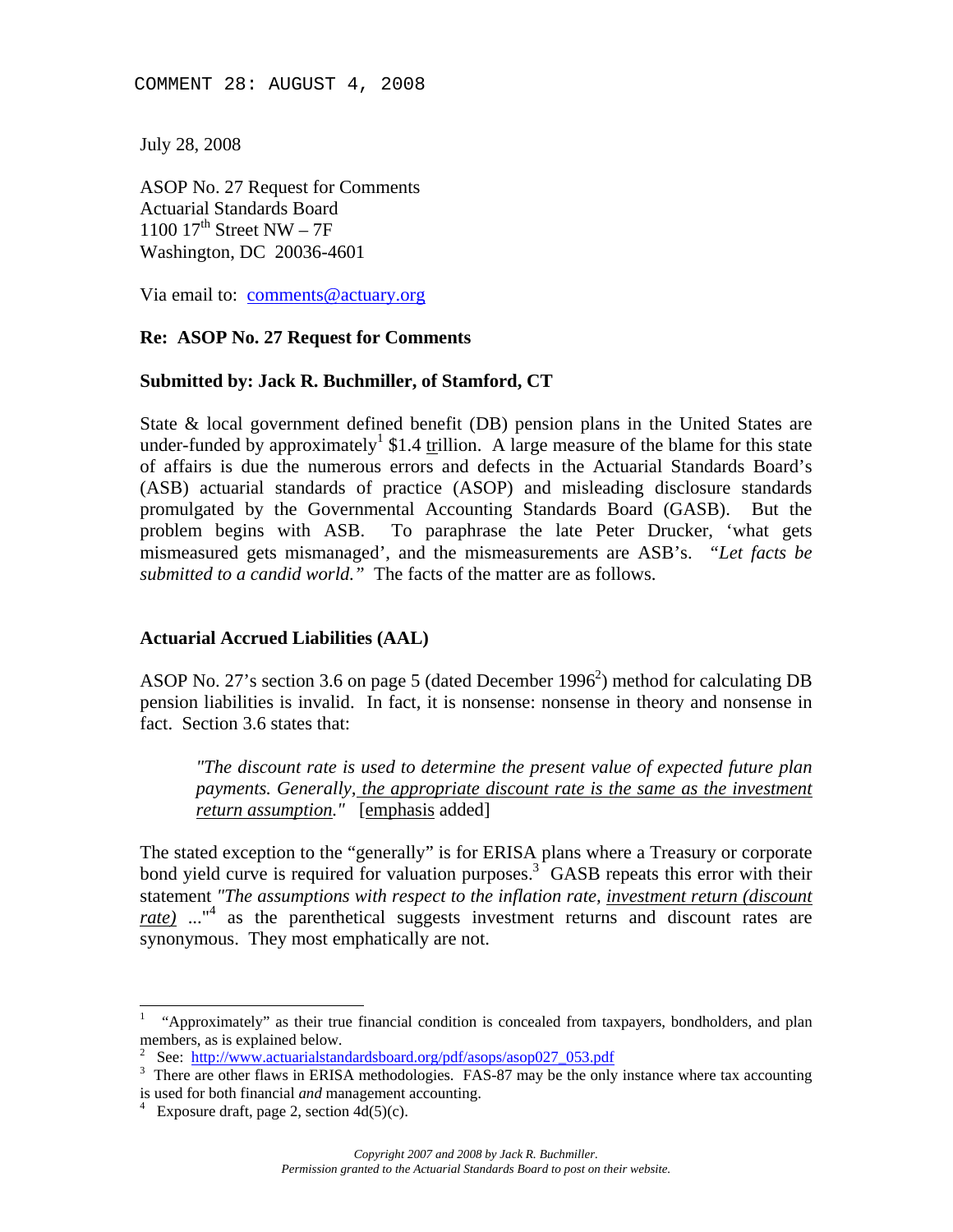The theoretical argument against this is 'Modigliani-Miller' -- whose eponymous 1958 paper<sup>5</sup> is a foundation both of modern finance and of their respective 1985 and 1990 Nobel Prize awards in economics. Excerpting from the announcement of Modigliani's prize:

*"The first Modigliani-Miller theorem concerns the question of how the market value of a firm is affected by the volume and structure of its debts. The central proposition of the theorem gives a clear answer to this question: neither the volume nor the structure of the debts affects the value of the firm ... this value ... is independent of how these assets have been financed.*" -- The Royal Swedish Academy of Science, October 15, 1985<sup>6</sup>

And, obviously, vice-versa as neither by logic nor arithmetic can asset allocation change the amount of the pension benefit (liability) promised. The definition of a DB plan's benefit statement is entirely independent of asset class and/or assumed asset returns.<sup>7</sup> The benefit is usually defined as (hence, "DB"): final average salary<sup>8</sup> (FAS) times the number of years of service times a benefit factor. $9$  The benefit is not indexed to any investible asset class or classes.

ASOP 27 section 3.6 is nonsense for other reasons. In practice its logic is circular as section 3.6.1 states that the investment return assumption is based upon an "expected" asset allocation. This "expected" -- *but not actual* -- return assumption becomes the discount rate for liabilities under ASOP-27. After performing that actuarial task it moves back to the investment function to become the hurdle rate of return for the asset allocation optimizer – a practice of which actuaries cannot pretend ignorance. The optimizer determines the asset allocation which then determines the return assumption which becomes the discount rate which determines the asset allocation … and so on. Circular logic is nonsensical, but those are ASB and GASB's standards.

*ASOP 27 is an unfit standard for financial disclosure as it makes valuation an entirely arbitrary exercise.* Arbitrary because the actuary works from "expected" not actual asset allocations (actual returns are averaged to oblivion). With global financial assets of some  $$118$  trillion<sup>10</sup> there are an infinite number of possible ("expected") asset allocations at the security level and almost as many at the asset class level. This means a nearly infinite $11$  number of possibly "expected" portfolios and valuation rates are available to any given plan, each and any one of which are equally valid under ASOP 27 and in full compliance with GASB's "standards".

<sup>5</sup> *"The Cost of Capital, Corporation Finance and the Theory of Investment"* which appeared in the American Economic Review, Vol. 48, No. 3, June 1958, pp. 261-297.

<sup>6</sup> See: http://nobelprize.org/nobel\_prizes/economics/laureates/1985/press.html

<sup>&</sup>lt;sup>7</sup> There is a common factor, inflation, but it is wage inflation within a specific plan's geography versus the national CPI or GDP deflator which influences bond prices, or serves as the index for inflation-linked securities.

<sup>8</sup> Some plans use simply the final year's salary.

<sup>&</sup>lt;sup>9</sup> Most plans have 'break-points' for length of service – e.g., 1.5% for 10 to 20 years' service, 2% for 20 – 30 years, etc.

<sup>&</sup>lt;sup>10</sup> McKinsey & Co. http://www.mckinseyquarterly.com/article\_abstract.aspx?ar=1899 or The Wall St. Journal 1/10/07.<br><sup>11</sup> In practice the return assumption is expressed in two or three decimal places narrowing the range of acceptable valuation rates to 'only' several thousands.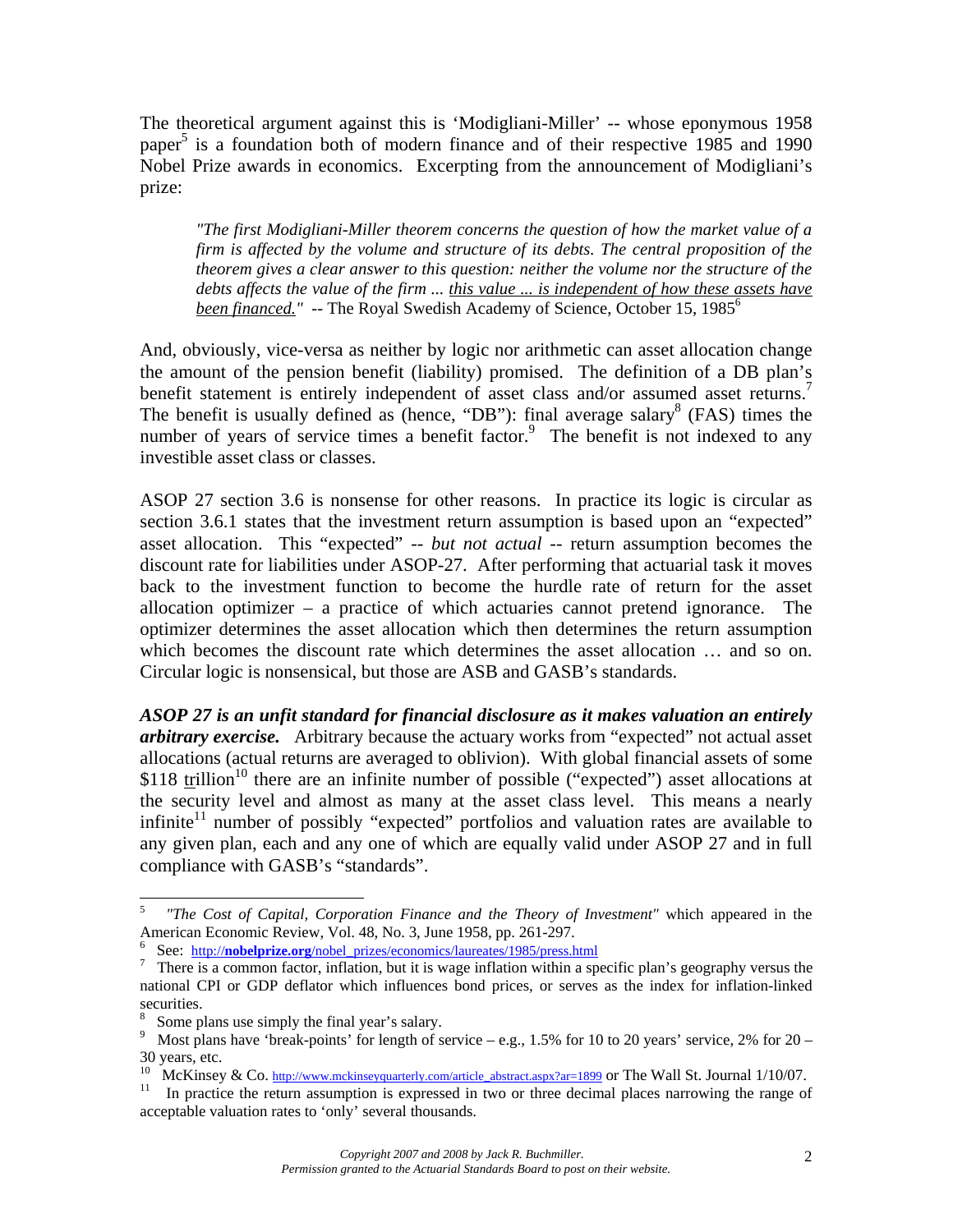We illustrate by example.<sup>12</sup> Assume the sole pension obligation is to pay a one-time \$1,000,000 benefit in five years. Discounting at 1.125%, the low implied yield on 3 month Eurodollar futures contracts in this past cycle, that pension liability is worth  $$944,718^{13}$ . But discounted at 30% -- a rate an actuary is permitted to assume if the fund is "expected" to invest only in upper-percentile "alternative" investments, then the *identical* pension liability may be reported at a paltry \$247,185. Any value within, or even outside of, that range is perfectly acceptable under ASB and GASB standards. Thus ASOP 27 and GASB 25, 27, & 50 would permit two dramatically different disclosures for *perfectly identical obligations*. This contradiction is seen in actual practice: on the same reporting date, June 30, 2004, the Minneapolis Employees Retirement Fund assumed a 9.00% investment return while the New Hampshire Retirement System assumed only  $6.00\%$ ; differences in asset allocation were immaterial.<sup>14</sup>

Therefore, ASOP 27 and GASB valuations can be whatever managements want them to be -- and GFOA will cheerfully attach its "excellence" award for financial reporting (just ask taxpayers in San Diego). This is hardly a reasonable "standard" for financial disclosure, especially for fiduciaries whose duty is to 'act with the utmost good faith'.

As a pension fund's sole purpose for existence is to fund pension benefits, *a matter in which it has not choice but duty,* the valuation exercise is purely one of time value once the future cashflows have been properly estimated. The valuation of pension liabilities for purposes of disclosure to trustees and investors should be objective. Expected future pension benefit payments must be discounted using "risk free" rates, by convention<sup>15</sup> the United States government yield curve, the "Treasury" curve.<sup>16</sup>

#### **Actuarial Value of Assets (AVA)**

As ASB's current "Request" letter references ASOP No. 44 and because honest & accurate asset valuation & disclosure are essential to plan governance, I also comment on

 $12\,$ While both examples are permissible under ASB  $\&$  GASB, neither is correct because future pension liabilities must be discounted purely for time-value using a 'risk free' yield curve, as discussed further below.

<sup>13</sup> Using an HP-12C: 1.125% Actual/360 = 1.141% 30/360; assuming semi-annual discounting: 1.141%/2  $= I$ ; n  $= 5$ yrs  $= 10$  periods; FV  $= $1$ m; solve for PV. Set 'n' to 30 years, the tenor of an ERISA plan's discount rate, and the difference widens even further.

<sup>&</sup>lt;sup>14</sup> Source: NASRA's "Public Fund Survey for FY 2005" dated Sept. 2006. Demographic differences were assumed immaterial based on our knowledge of similar public plans.

<sup>&</sup>lt;sup>15</sup> I have long pointed out that Treasurys are not risk-free, not even credit risk free. Assuredly, that's a minority viewpoint, but one currently gaining recognition.

<sup>&</sup>lt;sup>16</sup> As of 12/31/06 the value of our \$1 million example would be \$795,044 based on a 4.694% 5-year Tnote. In fact, Treasurys are risky and, even if observable, the true "risk-free" curve moves so there is still interest rate risk.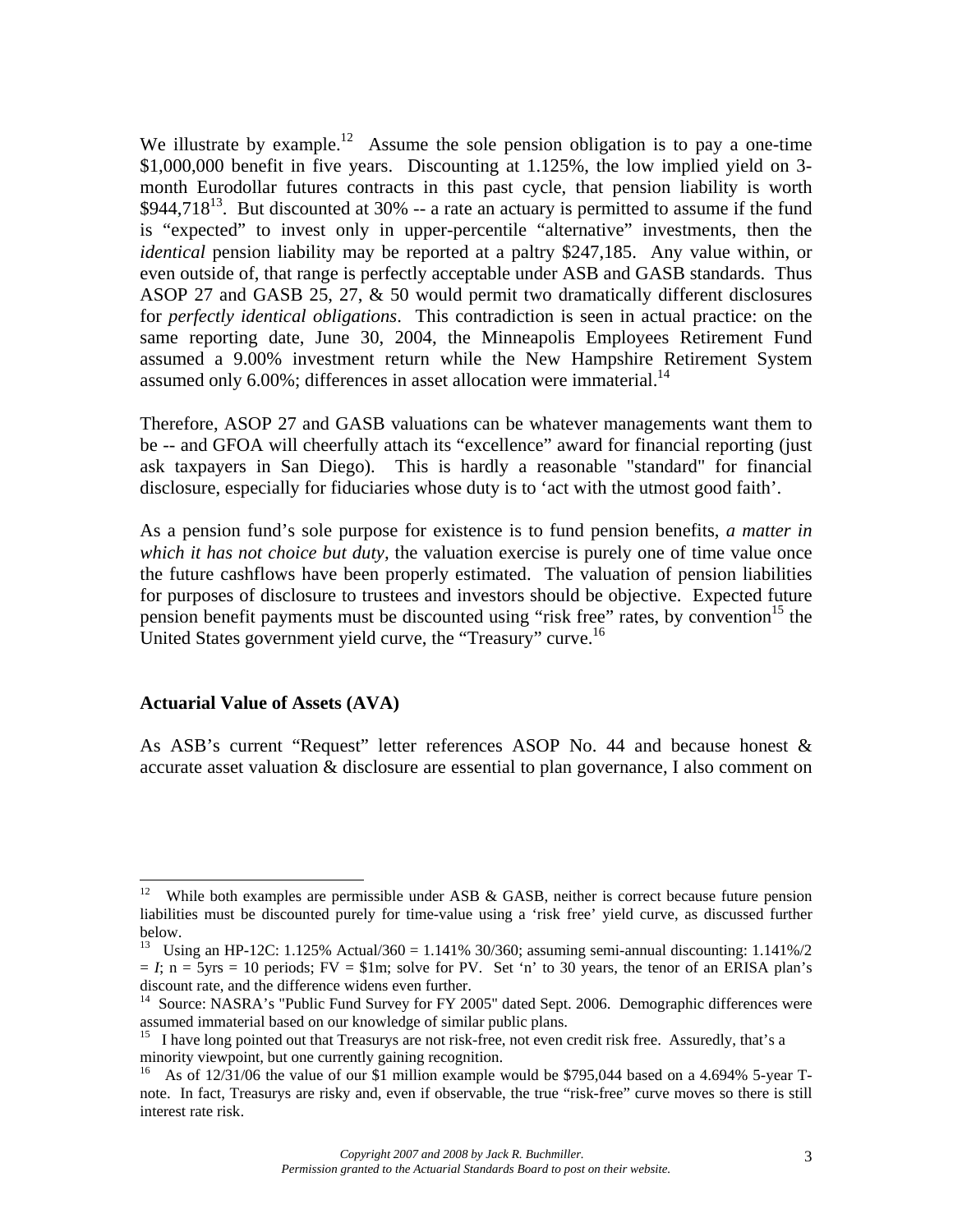asset valuation standards & practices. (Note: all references are to the exposure draft, styled herein as "ASOP-AVA" instead of ASOP-44. $^{17}$ )

Financial assets must be reported at market or 'fair' values and not at artificially contrived "smoothed" values. We observe that:

*i)* Price equals value for reporting purposes. Historical cost is of limited value for disclosure purposes, and of none whatsoever when distorted by any type of "smoothing" technique. When a smoothed or averaged value is purported to be the value as-of a specific date it materially misleads and deceives the user of the financial statements as to the true value of assets on that date. The user can always create a smoothed figure, should there ever be a desire, but the user cannot un-smooth the numbers.

*ii)* ASOP-AVA section 3.2.2 states that "*the actuary should consider plan sponsor objectives such as a desire for stable or predictable contributions or costs*" -- so much for fiduciary duty and care!

It should be obvious that *the purpose of pension contributions is not to be smoothed but to fund pensions*. By virtually every concept of "fiduciary", especially in law, the interests of the beneficiaries come before all others, including the interests of sponsors. If smoothed results are used in the sponsor's public financial disclosures, then readers are misled and deceived as to the financial condition of that entity and beneficiaries illserved.

Contribution volatility can and should be managed by asset allocation and/or hedging activities, not by 'cooking' the numbers. Volatility is a fact-of-life in financial markets. "Smoothing" does not manage volatility, it only conceals it and that is deception.

Not only is smoothing materially misleading, but ASB places no limits on it. For example, on May 18, 2005 CalPERS announced it would smooth asset gains & losses *"over fifteen years rather than three years"* and smooth actuarial gains & losses over thirty years instead of ten for contribution purposes<sup>18</sup> -- from three to fifteen years and from ten to thirty years? Where will ASB and GASB draw the line: at 50 years, at 100 years, at infinity? Much can change in 30 years (for example, less than 30 years after starring as a bodybuilder in the movie *"Stay Hungry"* Arnold Schwarzenegger was elected California's governor). Assuming a retirement age of 65 and today's life expectancy at that age, Charon will have rowed the majority of California's public pensioners across the river Styx before CalPERS has expensed their long-past service.

*iii)* ASOP AVA section 3.2.3 states that "*The actuary may select different asset valuation methods for different classes of assets.*" In other words, AVA may be

<sup>17</sup> *"Selection and use of asset valuation methods for pension liabilities"*, fourth exposure draft, dated August 2006. I have not updated my references to ASOP No. 44 as the differences are not material – and why should I work any faster than pension actuaries, who take up to 30 *years* to update their figures?<br><sup>18</sup> See: http://www.calpers.ca.gov/index.jsp?bc=/about/press/pr-2005/may/contributions.xml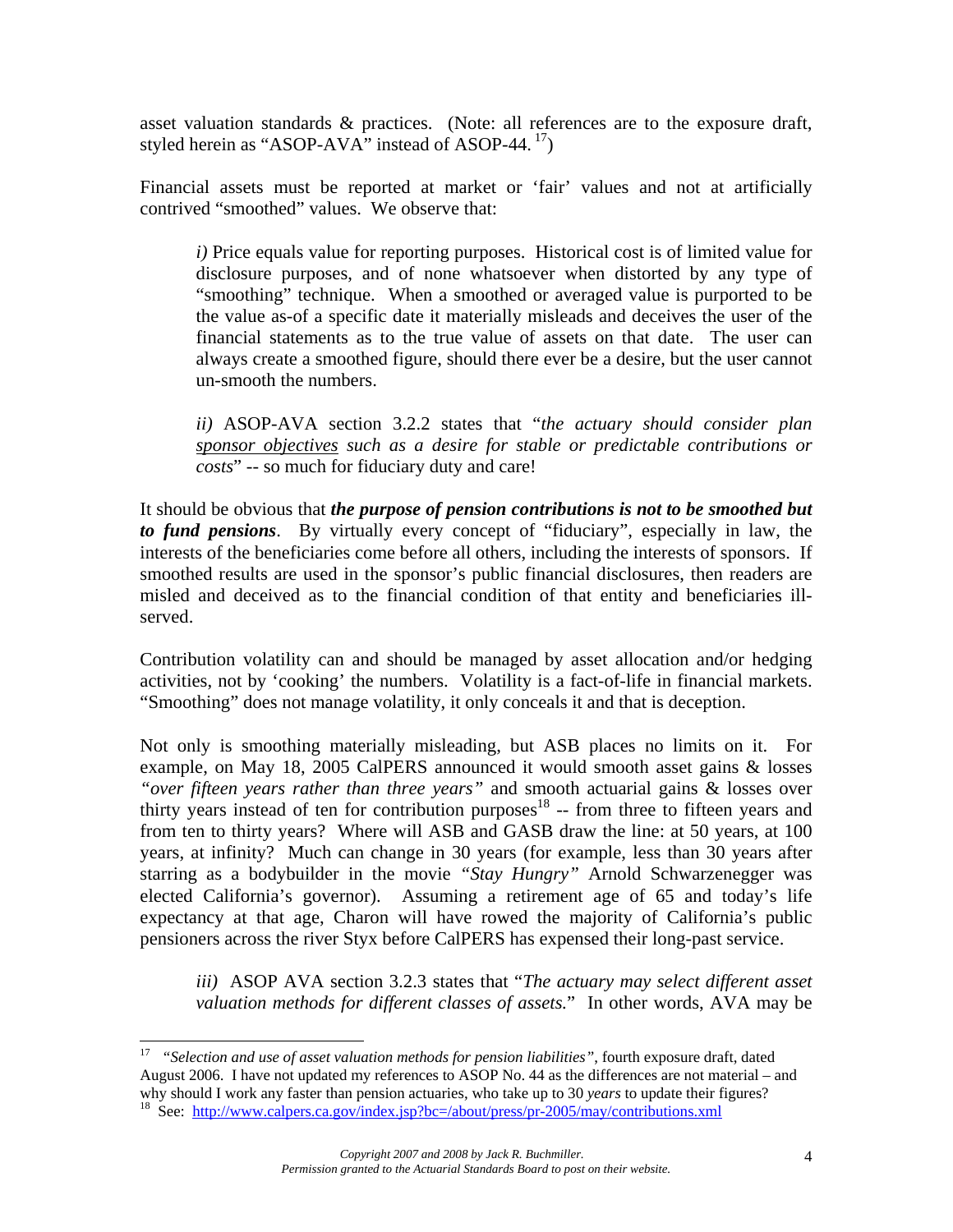manipulated by applying inconsistent valuation techniques, making the true asset value even more impossible to derive from reported actuarial results. The actuarial valuation of assets is a joke; ASOP-AVA (#44) produces garbage.

Fortunately, the audited non-actuarial section of a GASB CAFR (usually?) has fair market values so we need not dwell further on this, except to note this malformed AVA becomes part of the funding method. "Garbage in/garbage out" therefore actuarial funding strategies are *guaranteed* to fail. And so they have, by \$1.4 trillion, or more.

### **AAL is not a measure of pension liabilities**

In nearly every CAFR I have seen, the only representation of pension liability is the actuarial accrued liability (AAL), or a similarly misleading construct. However AAL is not a really a liability figure but rather a hypothetical value used for and a by-product of actuarial budgeting or costing (actuarial cost methods). Despite this fact, AAL is public plans' only reported "liability" and is used as such in various sections of the CAFR (e.g., "actuarial valuation balance sheet"). It is used for reporting plans' funded status, funded ratios, and solvency test measures. It is also used to present pension liabilities in state and local government CAFRs and (by reference) in "official statements" for bond issues. This last usage is a *de facto*, if not *de jure*, violation of SEC rule 10b-5 (as a financial analyst, I express no opinion as to intent, *scienter*).

GASB should not promulgate and ASB should not permit standards that require, encourage, or condone materially misleading or deceiving investors, taxpayers, plan members, or the public at large.

ASB and GASB must require calculation and disclosure of the "accumulated benefit obligation" (ABO) and "present value of benefits" (PVB) measures of liability. FASB requires disclosure of ABO and the "projected benefit obligation" (PBO). ABO is the liability accrued or "accumulated" through statement date. PBO is the ABO recalculated using the estimated the future final average salary but not the future service, making this is a somewhat meaningless figure as it is hard to imagine accruing to future salary without any intervening service. PVB takes into consideration both final salary and future service. For transparency of disclosure, both ABO and PVB should be on the balance sheet, the former a subtotal of the latter. The fair value of invested assets is the balance to ABO – assets accumulated to-date to pay for service accumulated to-date, both reported at present value, fairly calculated. The incremental liability of the PVB is offset by future investment returns and a long-term receivable: sponsor's liability for future contributions. (This receivable should not be recognized on the plan's balance sheet if the liability is not also recognized on the sponsor's. Receivables for previous shortfalls should be a separate line-item.)

ASB and GASB must adopt and require ABO and PVB, accurately derived, as the two acceptable measures of pension liabilities.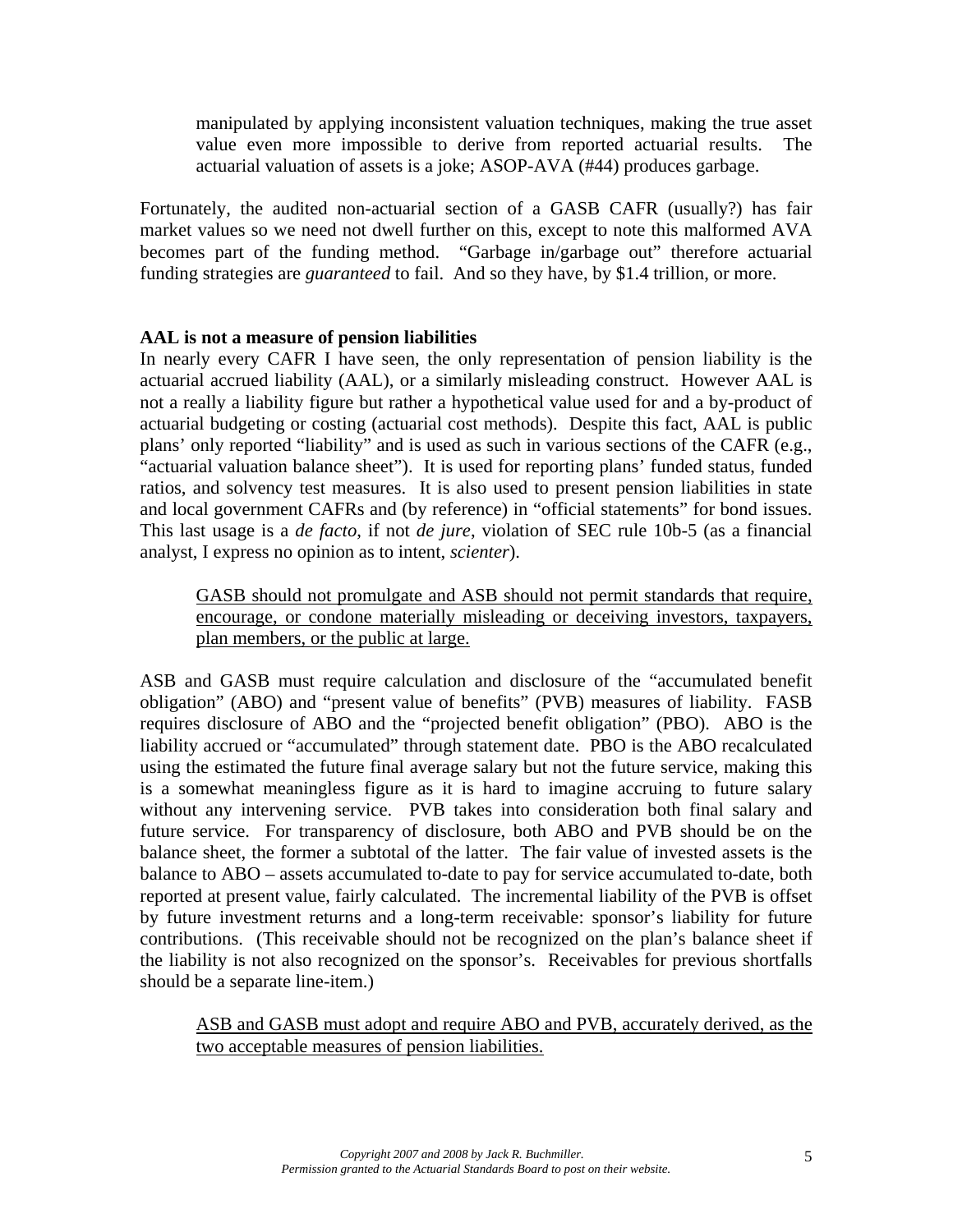# **Materially misleading discount rates**<sup>19</sup>

The discount rate used by nearly all public pensions for valuing their pension liabilities is materially misleading. Of 102 plans (net) surveyed by the National Association of State Retirement Administrators (NASRA) in 2006<sup>20</sup> or 227 surveyed by Wilshire Associates in 2004 the average rate is 7.99% and the median 8.00%, with 41% using 8.00%; 93% use a figure between 7.50% and 8.50%. The high and low rates were 9.00% and 6.00%, and those two plans<sup>21</sup> reported as-of the same date, June 30, 2004, underscoring the arbitrary and unrealistic nature of "generally accepted" accounting and actuarial pension practices.

To illustrate just how misleading GASB and ASOP "standards" are, an 8% discount rate is almost *double* long term Treasury bond yields on the relevant dates which are at or above yields on 30-year 'B-' rated junk bonds, the lowest-rated credit curve available on the Bloomberg Professional service.<sup>22</sup> Public pensions' 8% average discount rate was well above 2005's average yield of 7.40% on long term bonds issued by those wellknown benchmark credits, the Socialist Republic of Vietnam<sup>23</sup> and, for fans of the movie "*Borat*", almost double the 4.33% yield on Republic of Kazakhstan bonds<sup>24</sup>. Why do American city and state pension plans discount their pension liabilities off yield curves significantly higher than those of corporate junk bonds, Vietnam, and Kazakhstan? Because GASB and ASB let them!

As the timing of cashflows is crucial and because the slope of the yield curve can vary significantly from year to year, valuations must be made using period-specific discount rates derived from the entire "spot" or zero-coupon "risk-free" yield curve.

## ASB and GASB must require pension liabilities be discounted at "risk-free" rates using the complete term-structure (the full yield curve).

Our recommendation of the risk-free curve is consistent with the International Public Sector Accounting Standards Board's proposed standard for employee benefits in its "Exposure Draft 31" dated October 2006.<sup>25</sup>

# **Untimely reporting**

In the majority of CAFRs we have seen, actuarial liabilities (AAL) are reported with a one-year lag. In other words, a June 30, 2005 CAFR discloses actuarial values for June 30, 2004 (or, July 1, 2004). This means that the plan's and the sponsor's pension liability

<sup>19</sup> 

<sup>&</sup>lt;sup>19</sup> Also called the "valuation interest rate" or "actuarial interest rate" (AIR).<br><sup>20</sup> "Public Fund Survey Summary of Findings for FY 2005" dated September 2006 (http://www.publicfundsurvey.org/)<br><sup>21</sup> Minneapolis and New

<sup>&</sup>lt;sup>23</sup> Vietnam's USD \$228.2 million 3.75% of 3/12/2028; average yield per Bloomberg from 12/31/04 to 3/4/05; the next data point is even lower, 6.874% on 1/12/06.

Kazakhstan's USD \$350 million 11-1/8% of  $5/11/2007$ ; average yield from Bloomberg (GY) – remember: GASB and ASB completely ignore term structure, so why worry about it in our example?<br><sup>25</sup> See: http://www.ifac.org/Guidance/EXD-Download.php?EDFID=00172 The IPSASB is part of the International

Federation of Accountants (IFAC).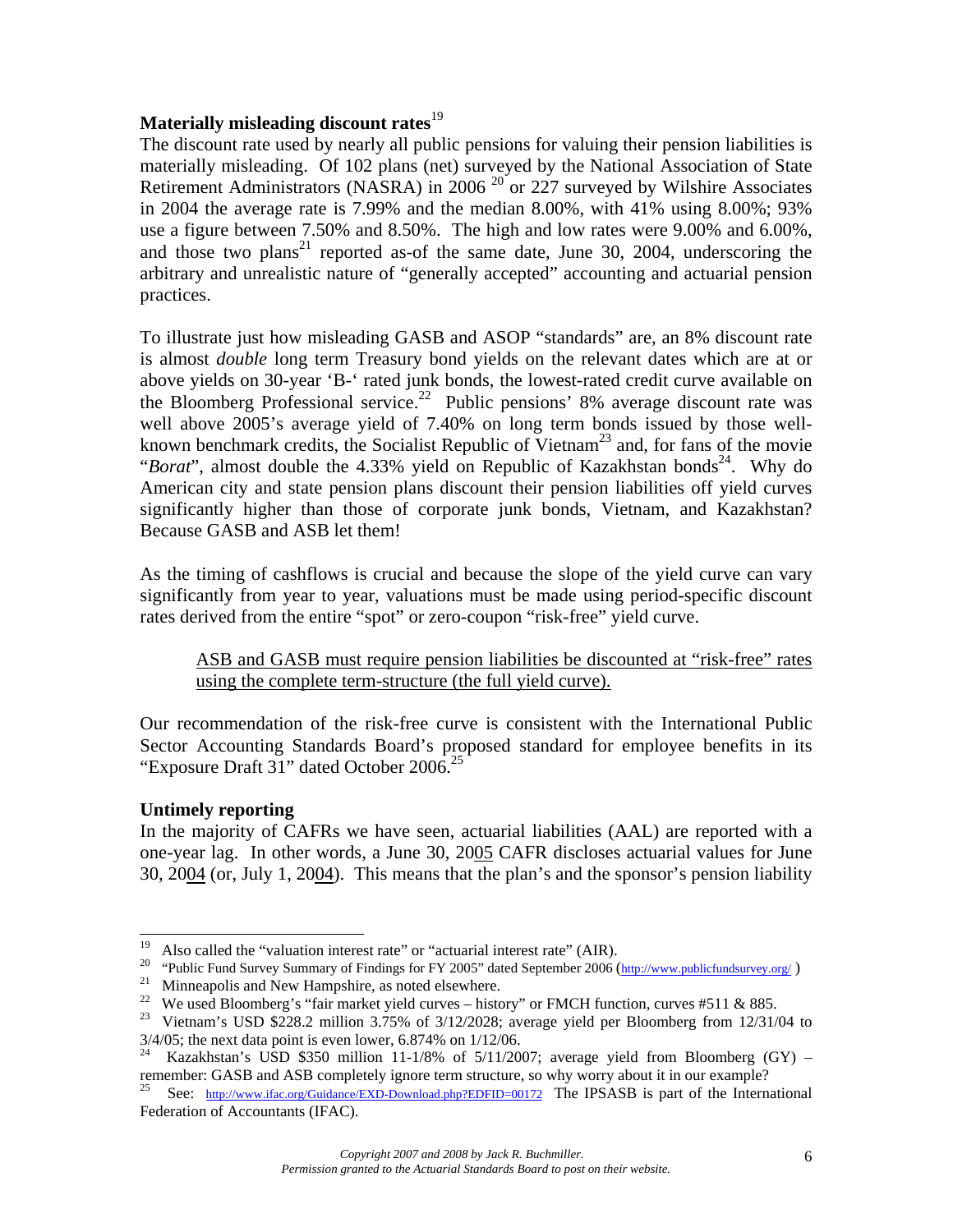disclosures are not only inaccurate but also outdated – and that's assuming CAFRs are published within a few months of fiscal year end, many are not (see endnote *i* ).

There is no justification for this delay. Life insurance actuaries have far more difficult calculations to make as they deal with a vastly larger number and variety of liabilities, including whole life, term life, universal life, fixed annuities, variable annuities, etc., each with a lengthy list of possible variations (riders). Pension actuaries deal with only one type of annuity, a pension obligation, and rarely more than four "tiers" of benefits. Life insurance actuaries are able to produce *quarterly* valuations under *two* different accounting standards, FASB and statutory accounting, making for *eight* valuations per year instead of just one, and they are able to do them all in less than two or three months. As sponsors generate payrolls every week or two, timely or real-time data is available to pension actuaries.

ASB and GASB must require balance sheets be produced on a timely basis with assets and liabilities reported as-of the statement date.

## **Violation of stated accounting principles**

Based on the presentation in GASB's white paper *"Why Governmental Accounting and Financial Reporting Is – And Should Be – Different*<sup>26</sup> we find that GASB statements 25 & 27 violate supposedly core principles underlying GASB's government accounting principles and concepts. Specifically:

*"Further, GASB Concepts Statement 1 (paragraph 56) states:* 

*Governmental accountability is based on the belief that the citizenry has a "right to know," a right to receive openly declared facts that may lead to public debate by the citizens and their elected representatives. Financial reporting plays a major role in fulfilling government's duty to be publicly accountable in a democratic society."* 

-- white paper, page 21, Appendix A [emphasis added]

*"Furthermore, citizens are interested in evaluating interperiod* [a.k.a. intergenerational] *equity by determining whether current taxpayers and users of government services fully financed the costs of providing current-period services or whether taxes and user fees from prior or future periods were, or will be, needed to finance the current services provided."* -- pages 8-9

In the section specifically regarding pensions:

*"As long as the individual government's funding approach met established accrual-based parameters, the transparency sought by most governmental financial statement users was achieved."* -- ibid. page 13

<sup>&</sup>lt;sup>26</sup> Undated; http://www.gasb.org/white\_paper\_full.pdf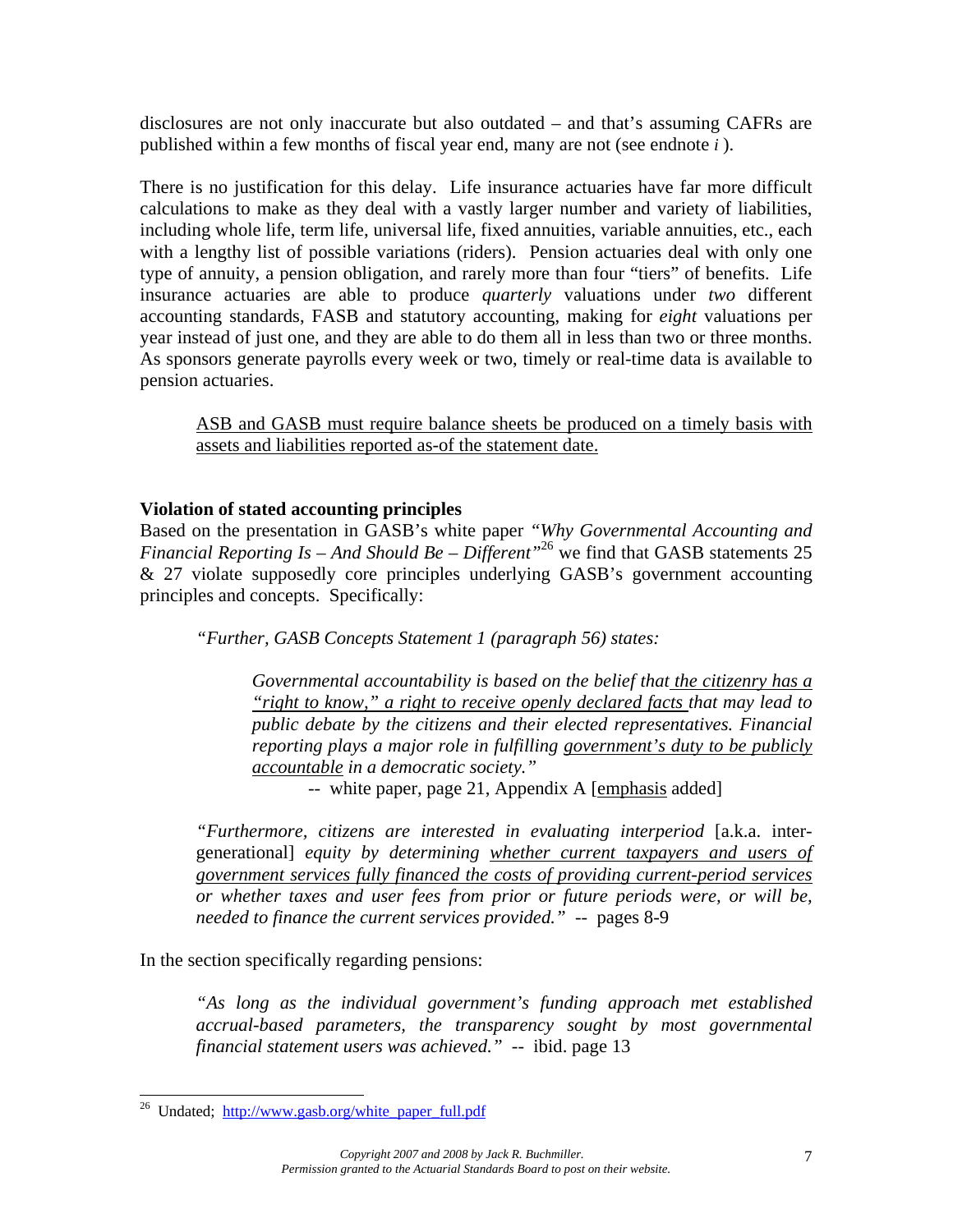"Transparency"? *Oops!* As we have already outlined above, GASB's disclosure standards for pension assets, liabilities, and funded status are materially misleading, deceptive, and opaque. There are no *"openly declared facts"* regarding current and long term pension liabilities. The fact that tomorrow's taxpayers are indentured to pay for yesterday's services is artfully concealed by ASB and GASB so-called "standards".

On page 15 of their white paper GASB observes that state & local governments have *"over \$1.7 trillion in bonds"* outstanding. By comparison, the 102 of the largest pension plans among them reported only \$2.5 trillion of AAL as discounted at very off-market discount rates. When AAL is fair-valued, the total pension liability is \$3.7 trillion, more than double the outstanding bonded debt cited -- \$2 of pension debt for every \$1 of funded debt, a very significant but not "openly declared" fact. Given their total assets of \$2.3 trillion an unfunded pension liability of \$1.4 trillion is an almost gap to plug by tweaking asset allocation to "alternatives".

## **Estimating the true liabilities of public plans: NASRA and Wilshire Associates data**

How severely pension plan members, taxpayers, and investors are deceived by ASB and GASB's misbegotten actuarial & accounting standards is difficult to estimate. Using different methods and data sources I estimate public plans' aggregate underfunding is around \$1.4 trillion (or higher). These estimates are discussed below and then further validated further with fair value disclosures from two pension systems.

I used primarily two sources for summary data on U.S. state and local government pension plans. The National Association of State Retirement Administrators (NASRA) "Public Fund Survey / Summary of Findings for FY 2005" dated September  $2006^{27}$  and Wilshire Associates' two reports<sup>28</sup> on state and local government pensions dated 2004, whose data I combined into one spreadsheet.

In both surveys each plan's reported dollar-value of AAL was 'marked' to fair value using the 30-year U.S. Treasury bond yield as-of each plan's respective reporting date versus the reported actuarial interest rate (AIR), given their (pensions & long-bonds) similar durations<sup>29</sup> this is simple bond math  $-$  i.e., the price of an 8% coupon bond or annuity at the Treasury yield on the statement's as-of date. This fair value-AAL (FV-AAL) is subtracted from the market value of assets to arrive at the true funded status.

Similarly, the process was repeated for Wilshire's 2004 data. Unfortunately, after repeated badgering by NASRA<sup>30</sup> Wilshire ceased publishing details on state plans after

<sup>27 &</sup>quot;Public Fund Survey Summary of Findings for FY 2005" dated September 2006 (http://www.publicfundsurvey.org/ ) 28 *"2004 Wilshire Report on State Retirement Systems: Funding Levels and Asset Allocation"* dated March

<sup>12, 2004,</sup> and *"2004 Wilshire Report on City & County Retirement Systems: Funding Levels and Asset Allocation"* dated October 1, 2004, by Wilshire Associates, Inc.

<sup>29</sup> From a survey of the literature, most estimates of DB liabilities put their duration around that of the Treasury long bond. The long bond was ERISA's metric for over 30-years, until the PPA-2006. Our calculated duration for NJID's cashflow, further below, is 13 years based on  $+/-1\%$  change in the zero curve (on a price-value-of-a-basis-point or PVBP basis, which captures both duration and convexity).

<sup>30</sup> *"State Retirement Funds Refute Latest Wilshire Report"* – press release and letter dated April 2, 2004 (http://www.nasra.org/resources/Press%20Release%20April%2004.pdf) and *"State Retirement Plans Take Issue with*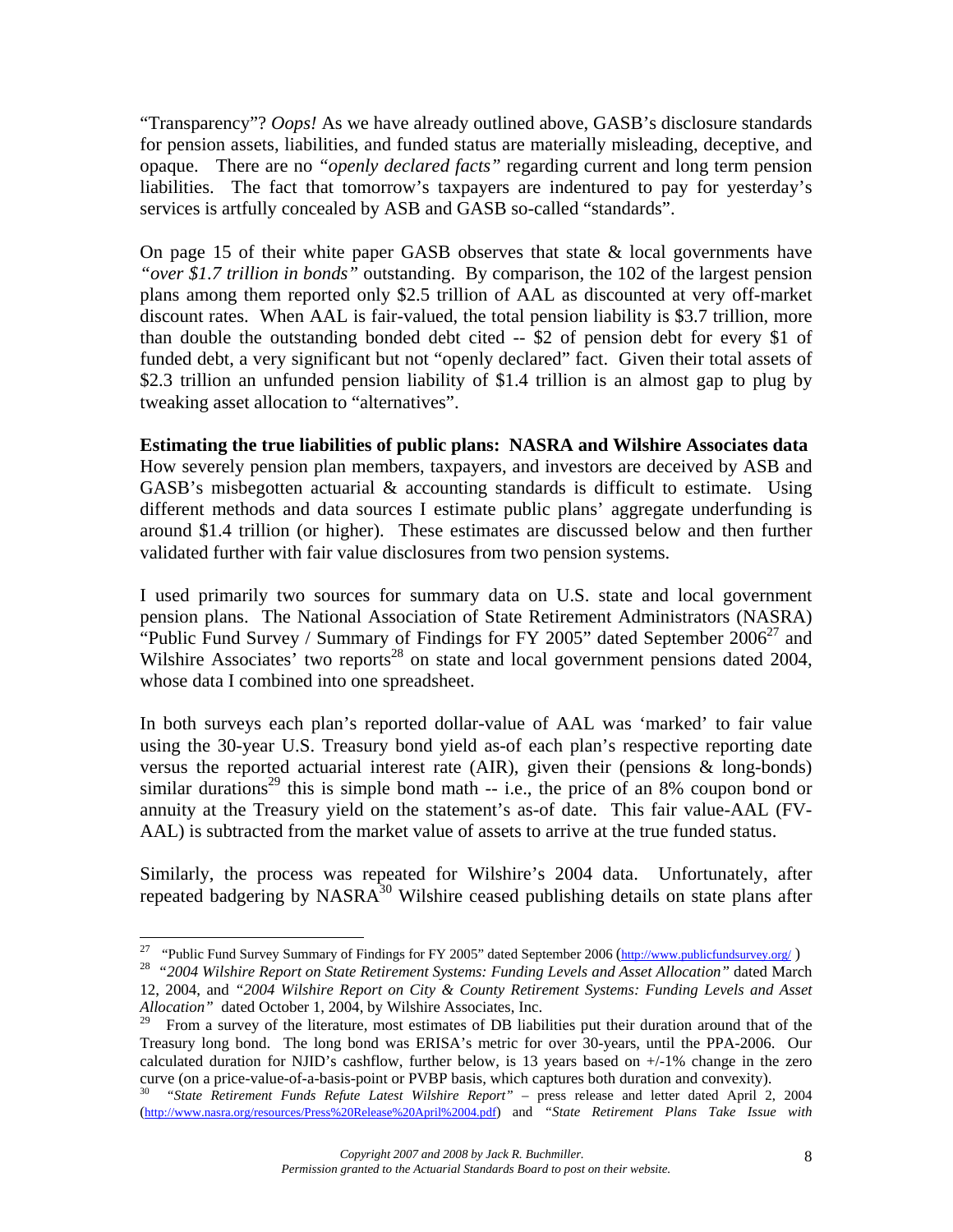2004 but have largely continued it for cities and counties. Their surveys and analysis remain useful, but far less than before.<sup>31</sup>

The 2006 NASRA survey covered 136 plans or 102 plans, net, when consolidated.<sup>32</sup> The 2004 Wilshire Associates survey had data on 227 plans. But the results are very similar – *especially when liabilities are adjusted to their (estimated) fair economic values*. Aggregate figures from each survey are in the following table (summary of reporting dates  $33$  in the endnote<sup>i</sup>).

| <b>NASRA 2006</b>   | <b>Wilshire 2004</b> |
|---------------------|----------------------|
| 102                 | 227                  |
| 7/2/2005            | 1/5/2003             |
| \$2,178,271,985     | \$2,238,025,000      |
| \$2,489,766,618     | \$2,423,279,000      |
| $(\$311,494,633)$   | $(\$185,254,000)$    |
| 87.5%               | 92.4%                |
| \$2,263,202,215     | \$1,991,428,000      |
| \$3,679,160,732     | \$3,294,438,330      |
| $(\$1,415,958,517)$ | $(\$1,303,010,330)$  |
| 61.5%               | 60.4%                |
| 59.6%               | 60.0%                |
| 7.99%               | 8.01%                |
| 4.33%               | 4.97%                |
| 3.66%               | 3.04%                |
| 8.00%               | 8.00%                |
|                     |                      |

Estimated actual deficits are four- to seven-times greater than reported! \$1.350 versus \$0.303 billion and \$1.303 vs. \$0.185 billion (No wonder NASRA has no patience for honest valuations, or disinfecting sunshine.) Funded ratios are really only 60.0% and not the reported 87.6% or 92.4%. A cumulative \$1.4 trillion deficit is a very material figure for state & local government taxpayers. As NASRA says their survey covers 87% of public (state) DB plans by assets, this puts the national total closer to \$1.5 trillion.

Unfortunately none of the rating agencies nor the GAO or SEC have confronted the systematic and deliberate under-reporting of public pensions' liabilities.

*Sensationalist Research"* -- no sensationalism in that headline! (http://www.nasra.org/resources/NASRAPressRelease3-18-  $\frac{03.pdf}{31}$  Last I looked, they still publish details on local government and corporate DB plans.

<sup>&</sup>lt;sup>32</sup> In some cases plan liabilities are reported separately for different plans – e.g., Teachers' vs. Employees, but assets are reported or commingled on one line. For example, NASRA reports actuarial liabilities for three New Jersey plans (discussed in more detail below) – Teachers, PERS, and Police & Fire, but assets on one line, styled New Jersey Division of Pension and Benefits. (New Jersey's pensions have plethora of names and/or 'stylings'!)

<sup>&</sup>lt;sup>33</sup> While NASRA and Wilshire imposed reasonable cut-offs, some plans reported CAFRs three or four years old. Public plans typically report fiscal year liabilities a year late.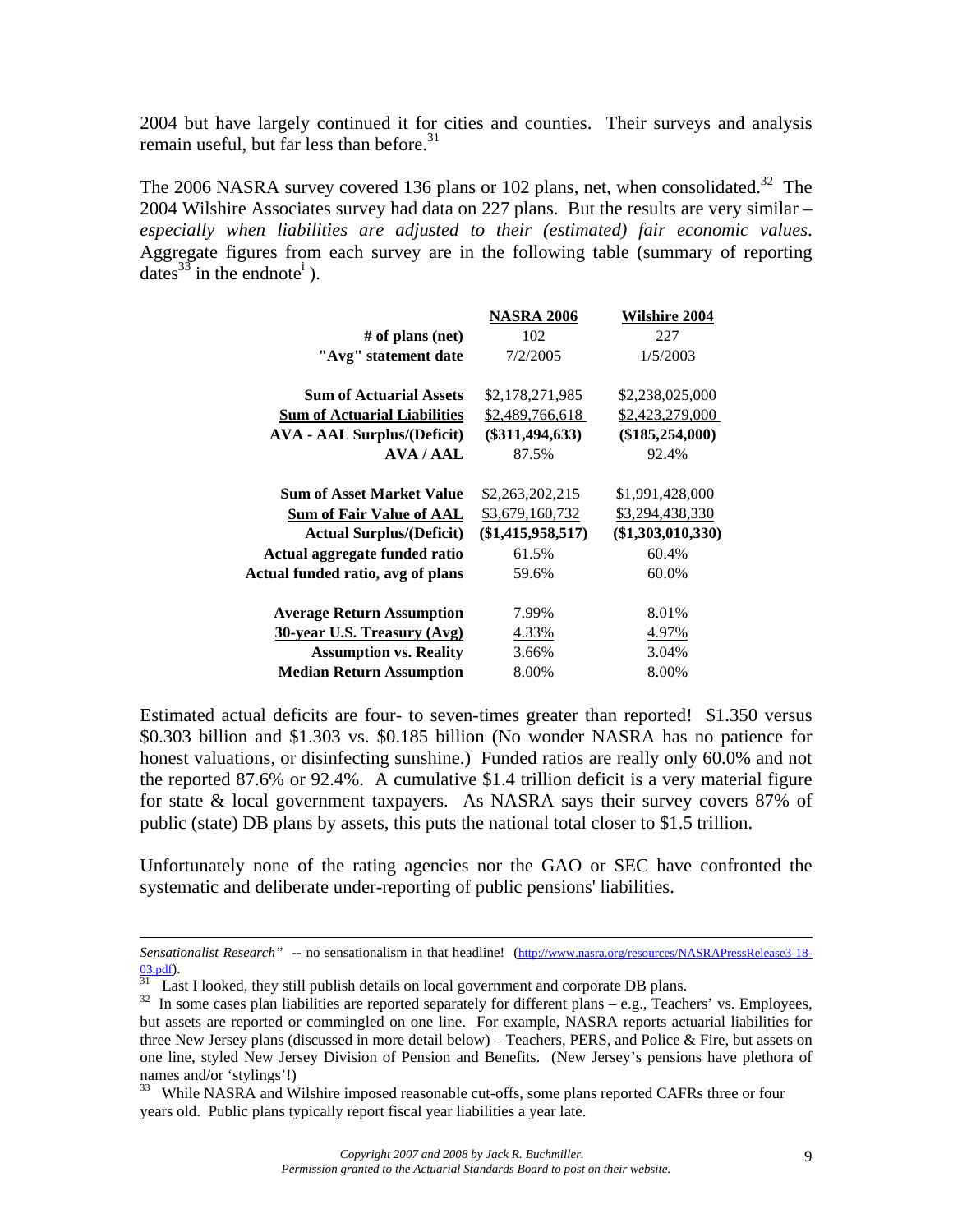### **Validation of methodology: NJID and NYC**

Our above figures can only be estimates because ASB and GASB standards do not require honest valuations fairly disclosed. However, we can calibrate or compare our estimates to the only two instances, of which we are aware, of honest attempts at fair value disclosure, NJID and NYC.

#### **New Jersey Investment Department (NJID, a.k.a. NJIT)**

On March 15, 2007 Dr. Douglas A. Love, Chief Investment Officer of Ryan Labs and a member of the New Jersey Investment Council (NJIC), an oversight body for NJ's pensions, made a presentation to the Council. In that presentation (slide 7) is the "total liability structure" as-of mid-fiscal year (September 30, 2006) for the New Jersey Investment Trust (NJIT), projected annually through 2037. (Note: Dr. Love styles it 'New Jersey Investment Trust' whereas other sources style the entity as New Jersey Investment Division or NJID. This paper uses both.)

Pension benefit payments rise from \$5.96 billion in fiscal 2008 to over \$9 billion a year from 2019 through 2029, but not dropping below \$7 billion *per annum* until 2036. Undiscounted, the payments total \$271.8 billion. NJIT's assets were \$74.49 billion on September 30, 2006 (slide 13). Their actuarial assumed investment return was an aboveaverage 8.50% p.a. The present value of those cashflows discounted at 8.50% is \$81.5 billion and 91% funded.<sup>34</sup> (Excerpts from my spreadsheets are in the endnotes.<sup>ii</sup>) On this actuarial valuation, NJIT is underfunded by \$7 billion, a significant deficit but a fraction of the real deficit.

If we discount NJIT's annual cash out-flows using the U.S. Treasury zero-coupon or "spot" curve yields (as a proxy for the actual "risk-free" yield curve), New Jersey's liabilities are really \$130.8 billion and their deficit is actually \$56.3 billion and they are only 57% funded using the Treasury zero curve. The following table summarizes this data, and includes a calculation based on the 30-year T-bond's nominal yield on statement date (i.e., a single, duration equivalent, interest rate).

| <b>PV</b> of Benefit                     |               |                                |                                |                      |                     |
|------------------------------------------|---------------|--------------------------------|--------------------------------|----------------------|---------------------|
|                                          | Discount rate | <b>Payments</b>                | <b>Plan Assets</b>             | <b>Funded Status</b> | <b>Funded Ratio</b> |
| <b>Actuarial Interest Rate (AIR)</b>     | 8.500%        |                                | $(\$81,471,859)$ $$74,490,000$ | (S6,981,859)         | 91%                 |
| <b>30-Year Treasury</b>                  | 4.763%        | $$128,029,397$ $$74,490,000$   |                                | $(\$53,539,397)$     | 58%                 |
| <b>Treasury zero curve</b> (Avg: 4.726%) |               | $($130,820,569)$ $$74,490,000$ |                                | $(\$56,330,569)$     | 57%                 |

Our \$130.8 bln figure differs from Dr. Love's \$132.1 bln primarily because we amortized the final lump-sum liability over 10 years. The remaining difference is probably due to different discount rates, zero curves.

l

As the reader will note from the table, New Jersey's funded ratio is only 57%, very close to our public plan computed average of 60%. Even closer is the 58% single-rate (not a curve) estimate, which is comparable to the method I applied to the NASRA and

 $34$  Dr. Love has \$91.6 bln as the actuarial liability at 8.5% on slide 7 but I cannot account for the nearly \$10 bln difference. However our mark-to-market valuations differed by less than \$0.5 bln, a 0.43% difference. Efforts to contact him to discuss our respective methods were unsuccessful.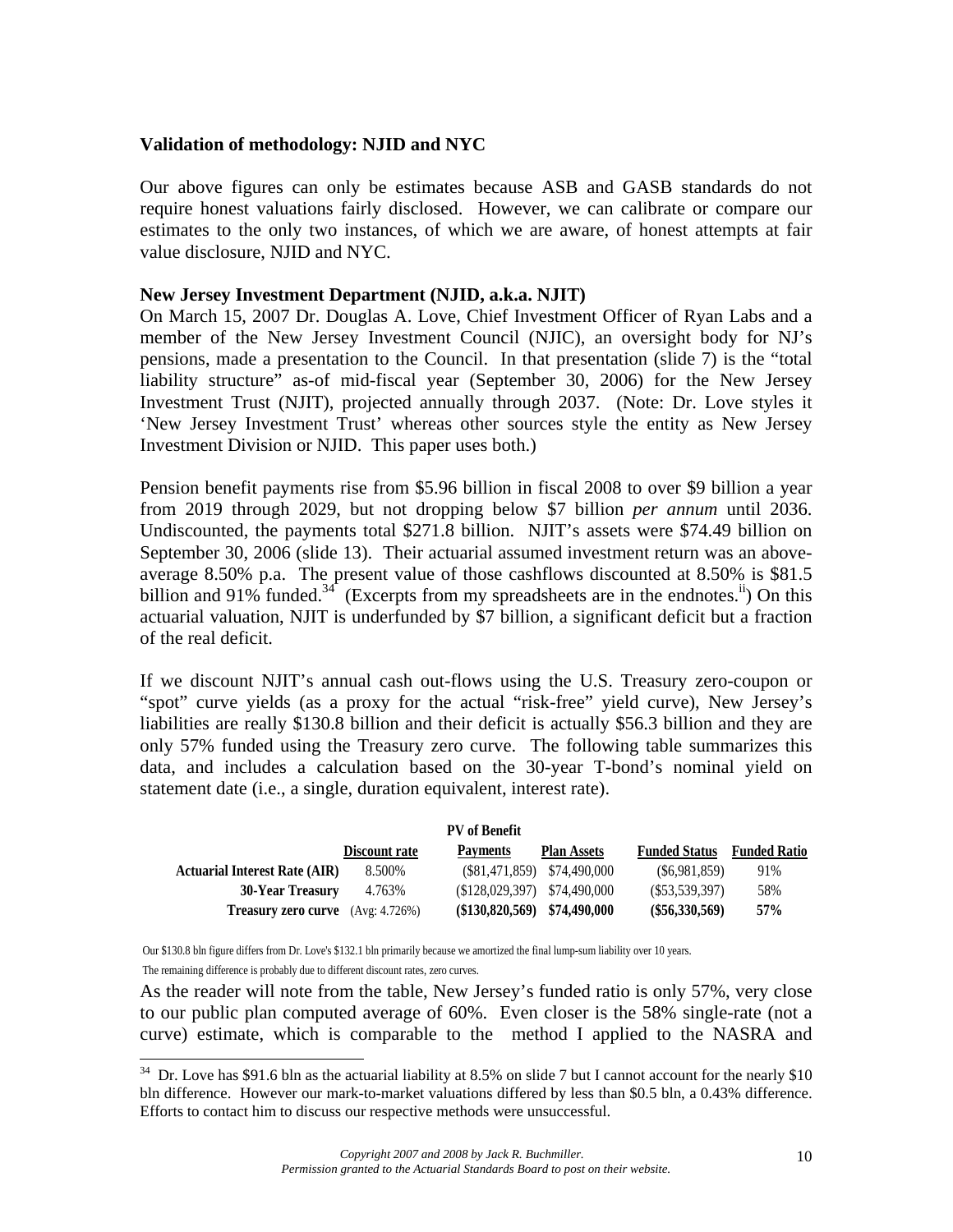Wilshire data. As Dr. Love's figures are not as-of a CAFR statement date, and our NASRA and Wilshire data is from NJID's fiscal years 2005 and 2001, the cashflow figures are not directly comparable to those sources (but one can interpolate fiscal years  $2006 \& 2007$ <sup>35</sup>

There is another interesting analytical finding in these cashflow. Even if NJID earns their assumed *risk-free* 8.50%<sup>36</sup> combined average return on their stocks and bonds, their assets are completely exhausted in 2030 with \$78 billion of benefits left unpaid. The present value of that \$78 billion is the required tax increase New Jersey's taxpayers are facing to avoid defaulting on the state's pensions. This analysis is shown in the endnote.<sup>iii</sup> I am willing to share my spreadsheets with ASB, and for ASB to make them publicly available.

But 8.50% is a very optimistic return assumption, especially for a risk-free return. As true expected risk-free return is our discount rate curve (Treasurys) therefore we know that \$130.8 billion of risk-free assets would be required to completely defease the liability. Splitting the difference, I used Bloomberg Professional's "Portfolio Summary Report" (PRTS) function to calculate NJID's asset yields. Using the weighted earnings yield (inverse of P/E ratio) on their equities and the yield to maturity of their bonds we derived an investment yield assumption of  $6.54\%$ .<sup>37</sup> On this basis, assets are exhausted in 2024 and either \$136 billon of retirement benefits are left unpaid or \$136 billion of additional taxes must be collected. Not a pretty picture for any New Jersey public employees, retirees, and taxpayers with life expectancies of 18 or more years from now. These calculations are also in an endnote.<sup>iv</sup>

#### **New York City's five public pension plans (NYC-5)**

New York City's five public pension plans  $(NYC-5)^{38}$  reported a collective deficit of only \$0.27 billon for fiscal year 2004, an average reported funded ratio of 99.5%. However, for the past several years Mr. Robert North, chief actuary for the City of New York's plans, has included (towards the end of their CAFRs) "Other Measures of Funded Status" for each plan. He calculates a "market value accumulated benefit obligation" ("MVABO") using U.S. Treasury spot (zero-curve) rates for the discount rates. ABO, or "MVABO" in North's nomenclature, is the metric required of all ERISA plans. (The Pension Protection Act of 2006 as replaced the 30-year Treasury with a three-segment

<sup>&</sup>lt;sup>35</sup> Also: I added up the FY-2006 figures for the various plans in NJID's CAFR but came up with different total asset and other figures. Also, the CAFR's AIR was 8.25%, not 8.50%. As noted, I was unable to contact Dr. Love to reconcile the differences. For New Jersey, NASRA's 2005 market value of assets figure was \$73.3 bln, actuarial assets \$80.5 bln, and AAL \$97 bln. *Nothing* is transparent or easy in pension-world!

<sup>&</sup>lt;sup>36</sup> It's risk free as it's always 8.50%, in every single year.<br><sup>37</sup> We are well aware of the limitations and implicit assumptions of this approach; it's purpose is to approximate a more realistic return assumption than 8.5% while allowing some harvesting of liquidity and other risk premia, over the risk-free portfolio.

<sup>38</sup> NYC Employees Retirement System or NYCERS; NYC Teachers' Retirement System or NYCTRS; NYC Police Pension Fund or NYCPPF; NYC Fire Pension Fund or NYCFPF; NYC Board of Education Retirement System or NYCBERS. Collectively they are styled herein as the "**NYC-5**" although the five plans have separate boards and assets are managed separately however the NYC Comptroller's Office oversees asset administration and other functions.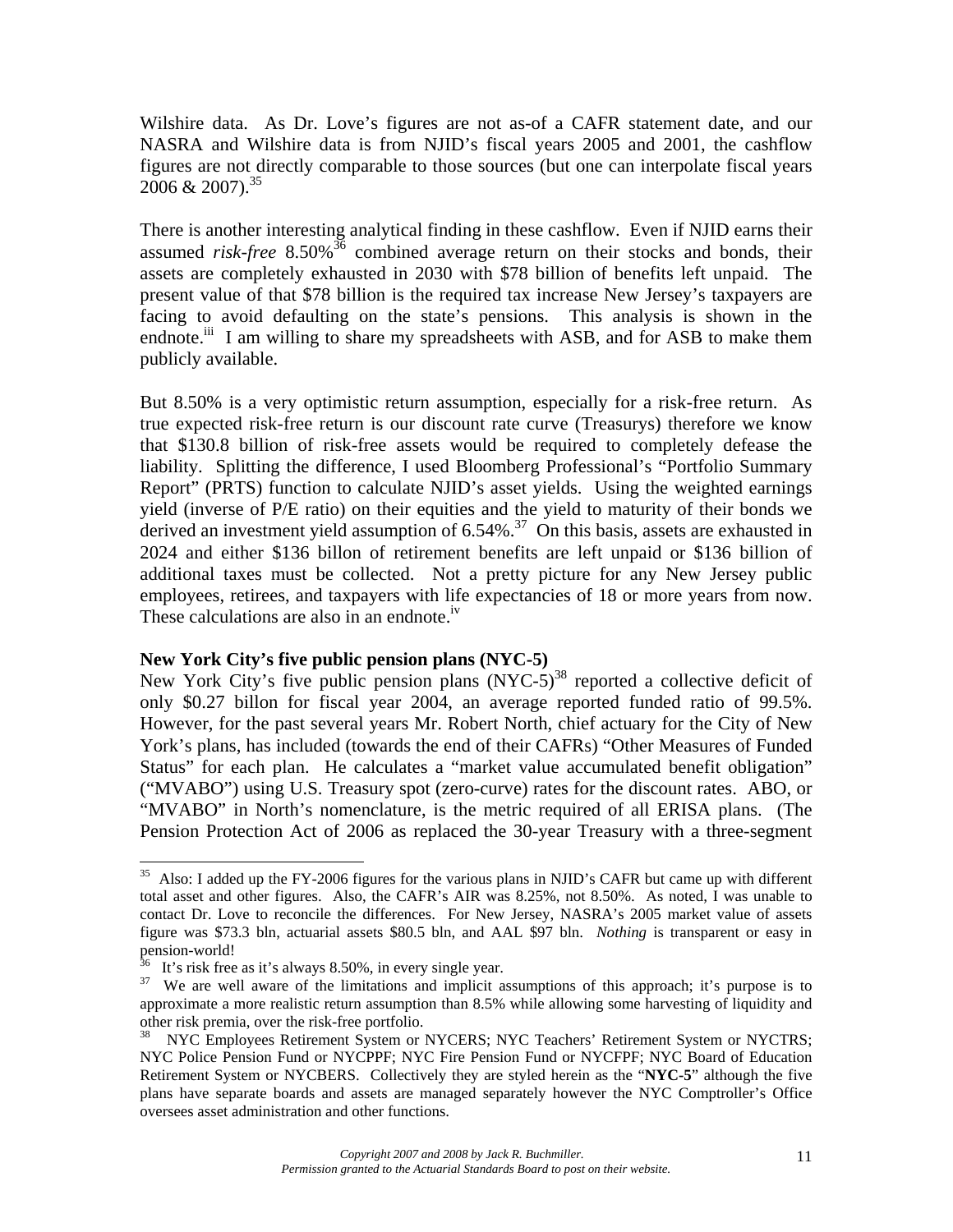corporate bond curve, the wrong curve incorrectly applied for no good reason.) Thus, Mr. North's "Other Measures" are pension-world's "Rosetta Stone", connecting public plan valuations to those of ERISA plans.

When the fair value of NYC's pension liabilities are calculated using Treasury yields, the plans were only 60.8% funded in fiscal 2004, a deficit of \$49 billion, equal to NYC's FY-2004 total funded debt. This 60.8% average is almost identical (60.0%) to that of the 102 and 227 plans in our NASRA and Wilshire analyses, with only the AAL with which to work.

For the three NYC plans for which I have FY-2005 data<sup>39</sup> -- NYCERS, NYCTRS, and NYCPPF, the ratios of ABO at 8% to the true ABO are 65.8%, 71.3%, and 65.3%, respectively, an average of 67.5%. By dividing the AAL, calculated at the usual 8.00%, by fair value-ABO the funded ratios are 71.8%, 63.3%, and 58.3%, respectively, for an average of 64.5%, and again very close to our previous 60% average for the FY-2005 NASRA data.

Our analytically-derived fair value funded ratios of the NASRA and Wilshire surveys are validated by actual fair value data reported by "insiders" at NJID and NYC.

## **Resolving the discount rate argument**

Arguments over which discount rates or curves to use have raged for some time, but the arguments are easily resolved. Not the truth of the matter, which remains exclusively the risk-free rate curve, just the arguing. GASB and FASB can and should require all DB plans to disclose their best-estimate cashflow forecasts on a rolling 40-to-50 year basis. (Dr. Love or NJIT did it for 30 years, with a 'bullet' sum at the end.) Then the user of the financial statements can apply their own yield curves. As shown in the endnotes, it can be done in one or two pages. DB plans excuse for all of their various failings is that they are "long term investors". Good; now prove that you really do take a long term view: show us the long term.

### **Disclosure Standards**

Disclosure standards for public pension funds are largely GASB's domain, but the actuarial section is a substantial portion of most CAFRs, so too must ASB be mindful of disclosure standards. For those reasons, and reasons stated elsewhere herein, I am including comments on disclosure standards, and intend to send to GASB and other interested parties.

In paragraph 1 of the introduction on page 1 to the exposure draft dated 12/15/06 for revisions to Statements No. 25 and No. 27, the Government Accounting Standards Board (GASB) writes:

<sup>39</sup> Give me a few more weeks for NYCFPF and NYCBERS to mail their most recent CAFRs and I'll have fair value data for NYC from 1999 through 2006, inclusive.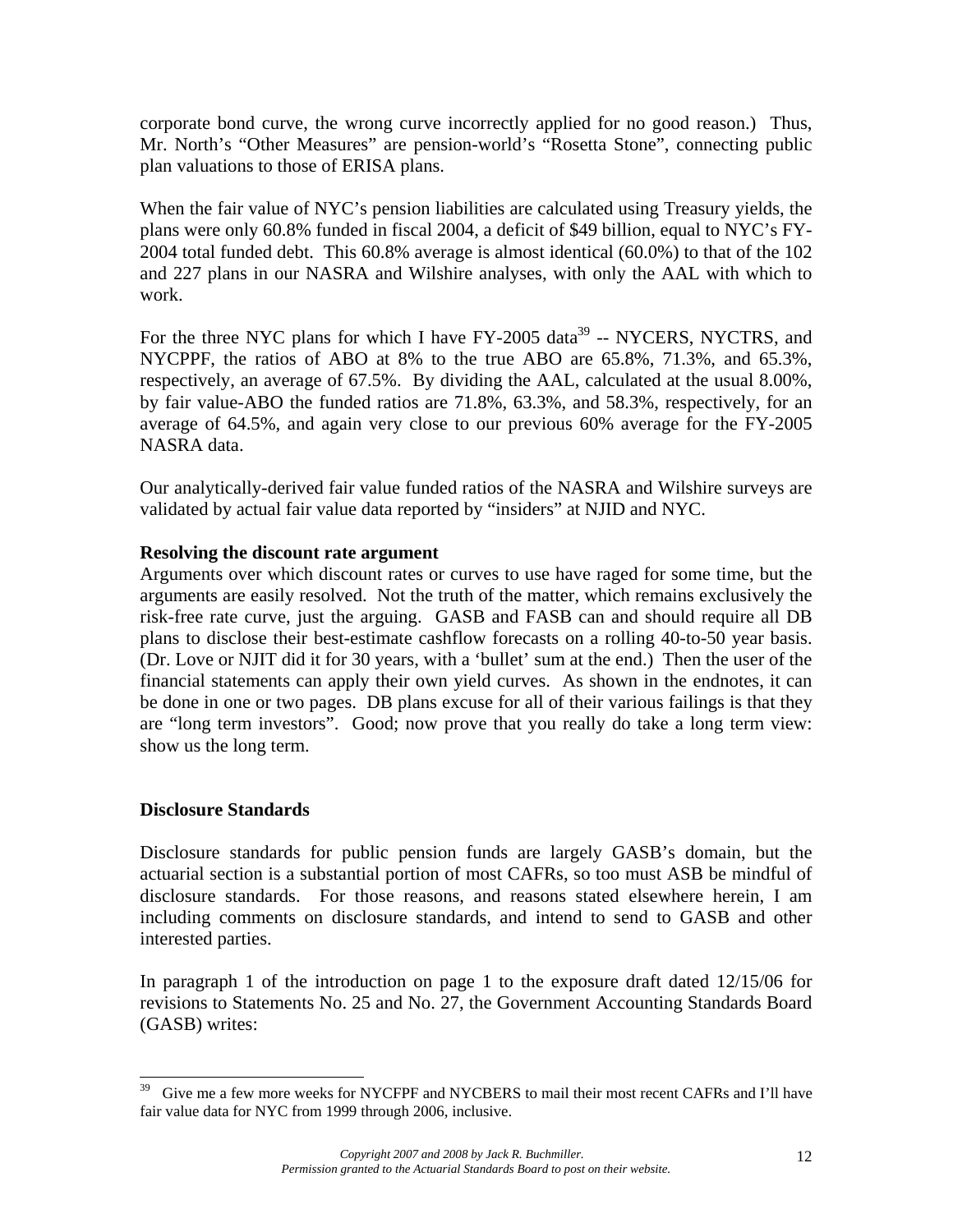*"This Statement is intended to improve the transparency and decision usefulness of reported information about pensions by state and local governmental plans and employers."*

That exposure draft was adopted as GASB-50 without consideration or incorporation of any of the points regarding valuation or disclosure mentioned above or below,  $40$  therefore GASB falls very short of their supposed objective – apparently, they aimed to miss.

Our concerns with GASB's standards are as follows: $41$ 

#### **No balance sheet**

The balance sheet is the most fundamental of all financial disclosure documents. Doubleentry book-keeping was invented by the Venetians some 500 years ago, but GASB has not yet seen fit to ask public pension funds to produce balance sheets. Instead, they produce something styled as a "statement of plan net assets" or similar derivative which is very incomplete, as explained below.

### **Misrepresentation of "total" liabilities**

The so-called "statement of plan net assets" or "statement of fiduciary net assets" (or similar) materially misrepresents the financial condition of the pension plan because it omits all long term and most short term liabilities from what should be, but is not, a balance sheet. These liabilities are the essence of the enterprise and therefore essential to the integrity of disclosure. We assume that omission is why the presentation is styled a "statement of plan net assets" instead of a 'balance sheet' or 'statement of financial condition'.

The omission of long term pension liabilities is materially misleading and deceptive for several reasons.

- a) The sole legal, business, and moral purpose of a pension fund is to pay pension benefits, now and in the future -- i.e., to fund benefits. Therefore, logically, the measurement of those liabilities must be the primary focus and purpose of disclosure.
- b) Pension obligations are, depending on the jurisdiction, variously protected by state constitution, statute, case law, municipal code, and/or contract (e.g., collective bargaining)  $42$  and therefore are long term commitments or liabilities difficult to ignore – yet GASB *completely* ignores them in disclosures of financial condition, even though they are both very certain and very measurable.
- c) Benefit payments are the largest single expense or "deduction" in the "statement of changes in plan net assets" ("fiduciary assets", etc.) so it defies logic that they

<sup>40</sup> 40 The comments in this document are a revision and extension of those sent to ASB and GASB in February 2007.

As GASB did not significantly revise its exposure draft, so I have not remapped my comments  $\&$ references from the exposure draft to the final standard, GASB-50. After all, "a nod is as good as a wink to a blind horse".

 $42$  We have read arguments that there is also a property right under the U.S. Constitution – an argument we shall leave to the lawyers.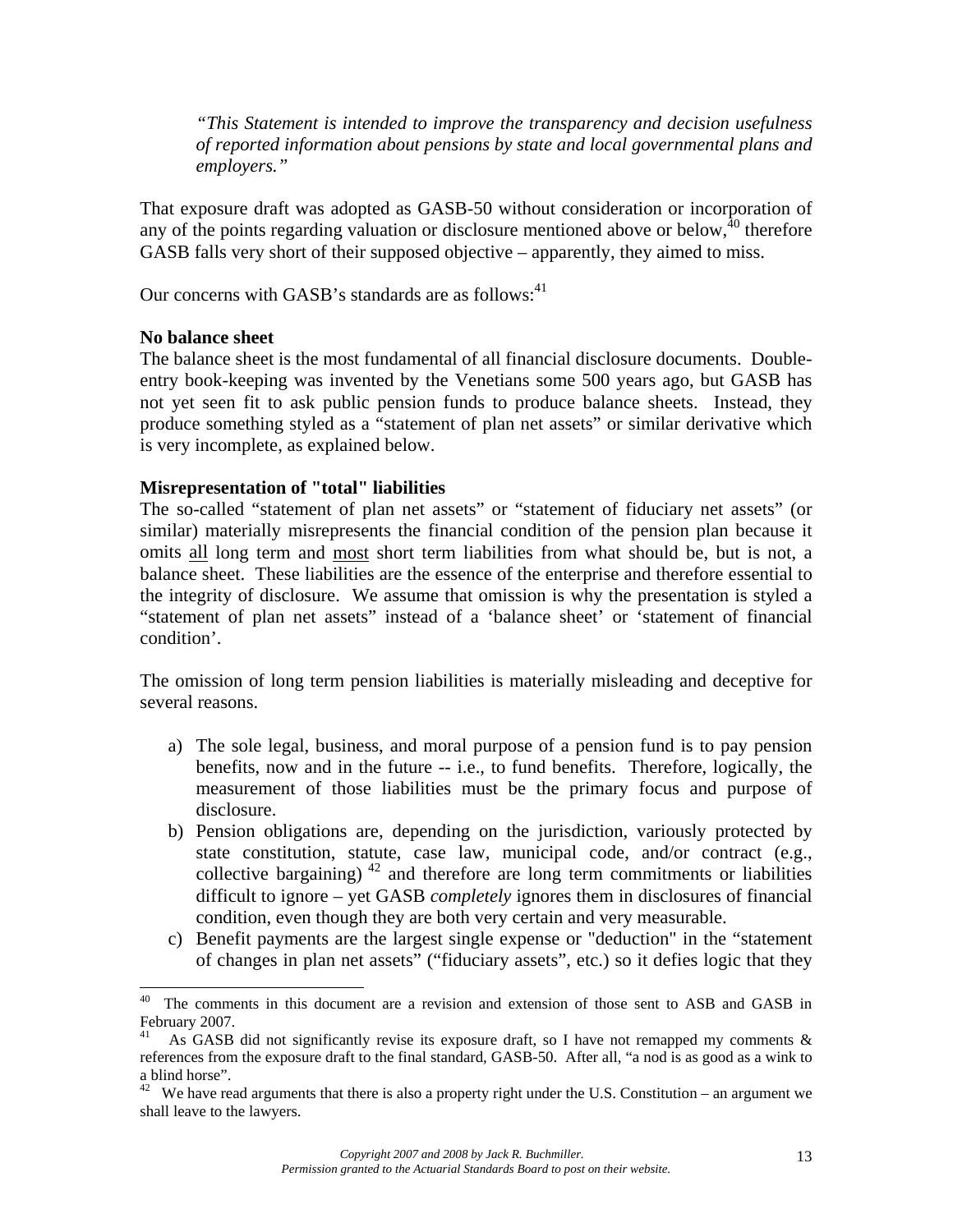are never capitalized onto a balance sheet (*nee* "statement of plan net assets"). It is as if depository institutions (banks) omitted deposits or insurers their reserves from their balance sheets.

By omitting all long term pension liabilities from the financial statements, plan trustees, members, and beneficiaries, and sponsors' creditors, taxpayers, and public at large are deceived as to the true financial condition of both the pension plan and its sponsor or sponsors.

GASB standards should require a complete and audited balance sheet. ASB should provide honest valuations to that purpose.

## **No "current maturities" of long term pension liabilities**

In current practice the "total liability" appearing on the demi-balance sheet misrepresents the facts. First for the reasons outlined above, omission of long term liabilities, and second because the current portion of those long term obligations is not recognized among the "statement of plan net assets" presentation of current ("total") liabilities.

The only current or long-term pension liability disclosed is "benefits in process of payment" or "benefits payable" (or etc.) which is merely the payable accrued for the current month – next month's payments are not recognized. However, as with long term debt and leases, this "current" portion should be disclosed.

GASB standards should be amended to require disclosure of pensions' current portion of long term liabilities in a "current liabilities" section, in a proper balance sheet.

### **Misleading and factually incorrect calculation of pension assets and liabilities**

In sections 4c on page 2 of the exposure draft (now Statement 50) GASB calls for disclosure of the "funded status" of the plan in notes to the financial statements, instead of in "required supplemental information" (RSI). GASB's draft suggests disclosure of funded status in both dollar and percentage terms by using the "actuarial value of assets" (AVA) and "actuarial accrued liabilities" (AAL). However, these figures are calculated following the Actuarial Standards Board's (ASB) statements of "actuarial standards of practice" (ASOP) which require public plans to use invalid methods and inaccurate assumptions in their derivation. Moving these inaccurate measures from the RSI to the notes accomplishes nothing of substance.

GASB standards should be amended to require disclosure, in a balance sheet, of assets and liabilities at fair value; ASB should provide those fair values, and only fair values.

### **Disclaimer**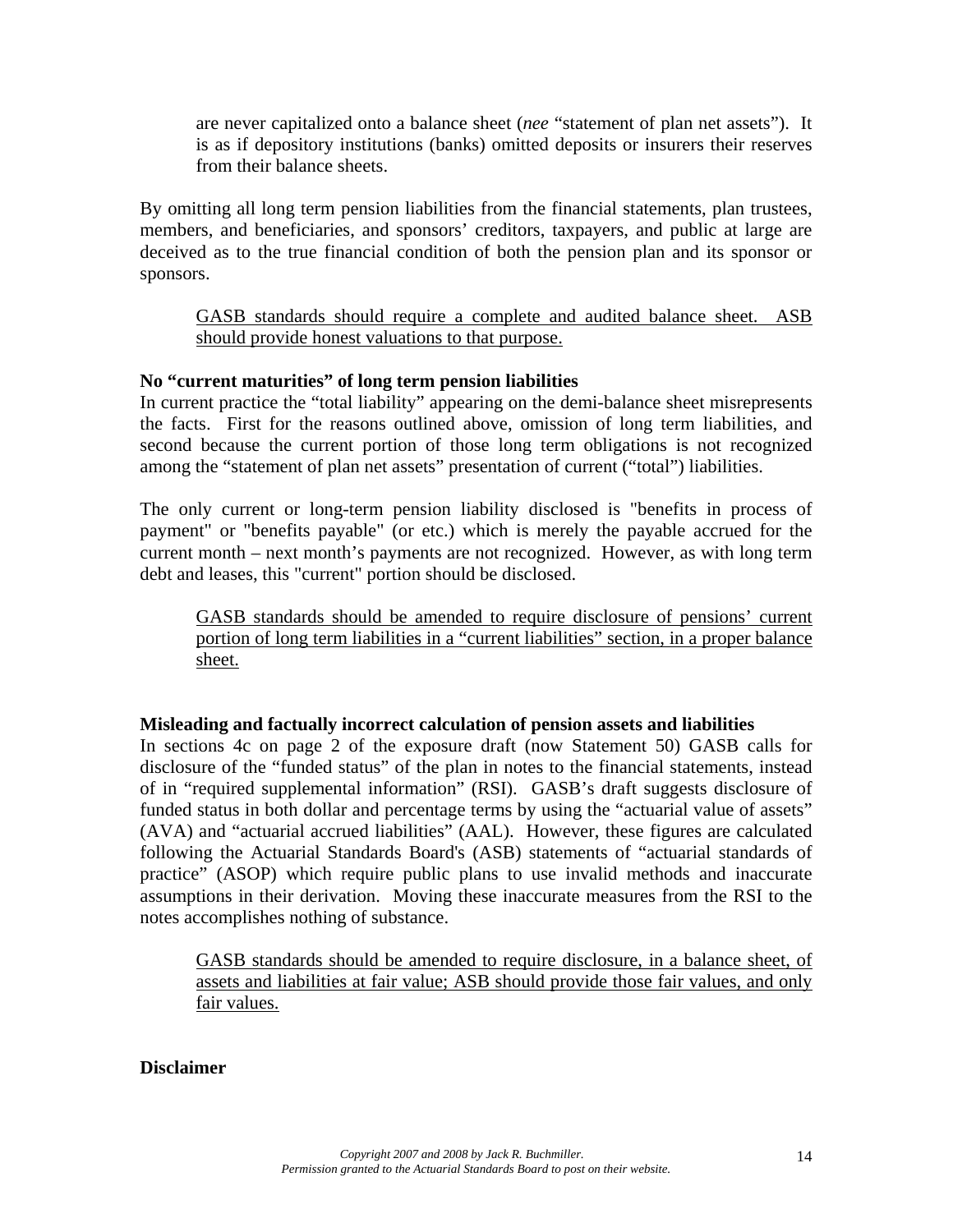These comments reflect my professional *but personal* views. They should not be taken to represent those of my employer. I choose not to identify my employer as such disclaimers are often (have been) ignored or glossed-over.

## **Non Sequiturs and Canards**

Anyone who has dared to point out the folly of the pension emperor's thread-worn new clothes<sup>43</sup> can expect a barrage of non sequiturs and canards in response – like Wilshire. I shall address them here in advance. They are usually along the lines of:

## *The writer is anti-DB, especially anti- public sector DB plans:*

I am a contributing member of a public sector DB plan. In fact, I believe DB plans are better, more efficient providers of post-retirement income security than DC plans can ever be, although I have been contributing the maximum permissible to my DC or 457 plan since joining (and for good reasons!). I was also a 401k enthusiast in my private sector days. DB plans offer risk-pooling, economies of scale, diversification (including "alternative" investments) DC plans cannot match. My preliminary research suggests that DC plans, risk-adjusted, cannot match DB plans without some form of cohort pooling.

I would also note that the DB-DC distinction is an a legal one, not an economic one. DBs can be made more portable and DCs can be made more efficient.

### *If we told the truth, then taxpayers would kill all the DBs.*

Probably true, but that's no excuse for lying, no excuse for *de facto* violations of SEC rule 10b-5. (I have no insight into anyone's intent, *scienter*, on the matter which would be required for a *de jure* violation of 10b-5 and thus make no accusations, just observations.) It's also true that an honest DC is better than a dishonest (i.e., defunct) DB. There is no reason DB plans cannot be fully & efficiently funded. Each day wasted hiding the problem puts us one day closer to a zero-sum game showdown between taxpayers and pensioners. Pensions' liquidity advantage is perishable.

## *We've made tons of money investing in equities; you'd have us match fund in Treasurys and lose the "equity risk premium".*

First, as the usual disclaimer goes, *"past performance is no indication of future performance"*. History was path-dependent and so too will be the future. We have barely 100 years of past performance data on which to forecast the next 50 years.<sup>44</sup>

Second, yes, equities have produced a  $+5,652\%$  total return, so how come you're underfunded by \$1.4 trillion? "*Show us the money!"* By mismeasuring your funded status you

 $43$  The never-aging assumption of 8%.

<sup>44</sup> Looking at long term federal, state, and local debt, pension, OPEB, and social insurance liabilities in the light of long term demographics is frightening. Among other things, 78 million baby-boomers are over a third of the current labor force, whose retirement reduces the labor input to corporate production-function (microeconomics) at the same time the capital input to the production function is reduced -- i.e., financial assets are liquidated to fund 'boomer retirements. (Mick Jagger turned 65 on July 26, 2008, and 'time is not on our side' to paraphrase an old Stones song.)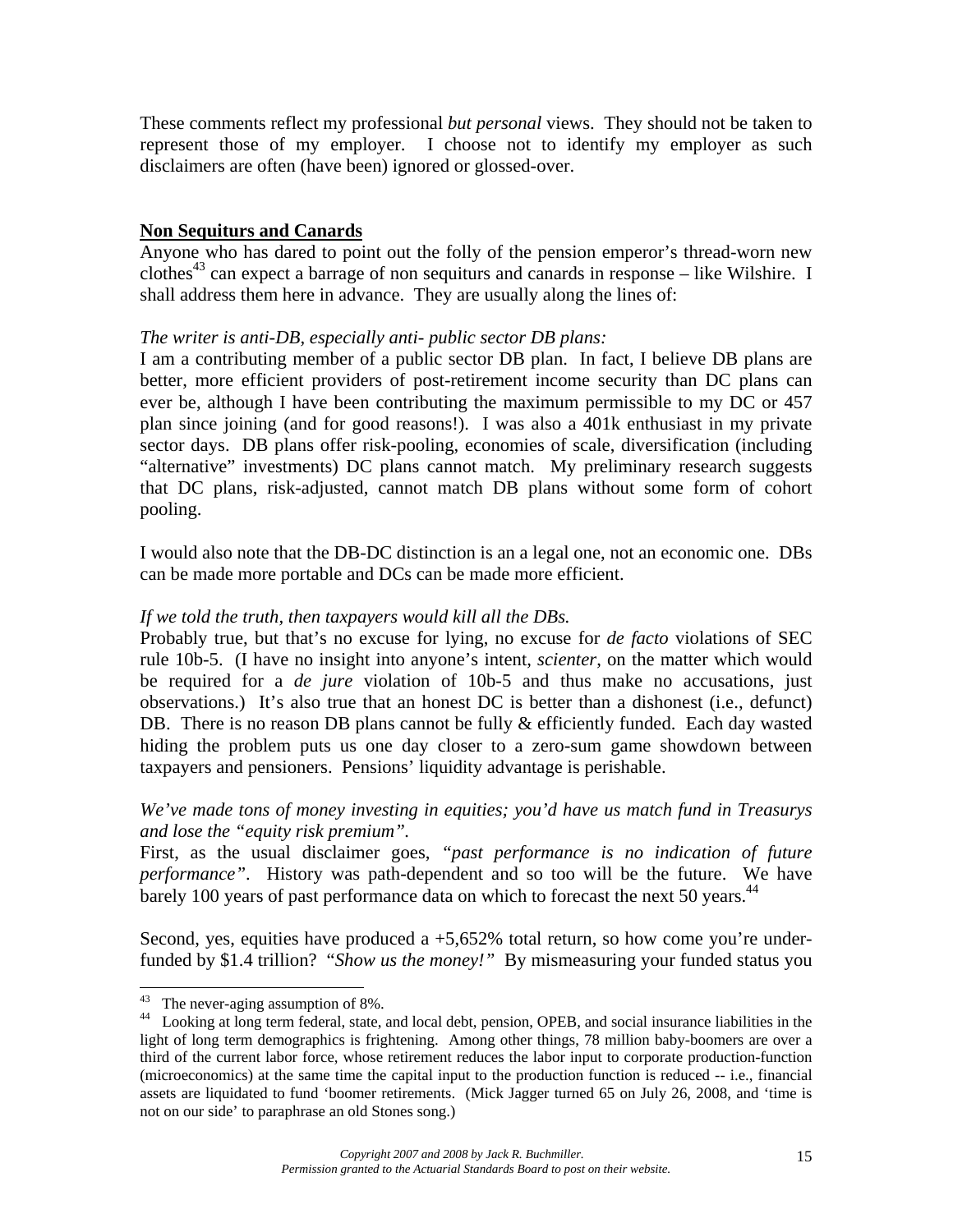thought you needed only \$60 of assets but you really need \$100. Even if assets (\$60) and liabilities (\$100) grow at 8.00%, risk-free, in the future, never the twain shall meet.

Third, investing is not about asset class selection, it's about buying risk-adjusted future cashflows cheap. Equities can be cheap or dear at different times, as can government bonds. I'd not repeat the UK's mistake in their pension reforms, which drove "gilts" to miniscule yields. The tricky part is risk-adjusting the cashflows, but the discounting part is easy (*"It's the Treasurys, stupid!"*). Treasurys are rarely 'cheap' on a relative basis because they're deemed "risk-free" and more liquid. You don't need the latter, and I'm one of the few who questions the former (except relatively), so this argument doesn't work on me. In fact, I'd argue the investment literature has mis-specified the asset classes – but that's another topic entirely.<sup>45</sup> Yes, pensions can  $\&$  should harvest risk premiums, but only if they know what risks they're taking and disclose that to those ultimately taking those risks – fair values, fairly disclosed.

#### *Governments don't go bankrupt!*

Technically true of our states but not local governments. But they can  $\&$  do go broke, become insolvent, and/or unable or unwilling to honor their obligations. Pension plans too: when assets are gone but benefits still outstanding, the plan is insolvent – and taxpayers in for a very nasty surprise (just like the PBGC).

#### *These are not marketable liabilities so market values and mark-to-market don't apply.*

Marketability has nothing to do with it – admittedly I've fallen into the trap "mark-tomarket" nomenclature. For valuation, disclosure, and management of a plan's assets  $\&$ liabilities, economic value is essential – whether styled "market value" or "fair value". Employer-sponsors and, in most public plans, employee-members make cash contributions –  $cash<sup>46</sup>$  is the risk-free asset. The benefits are paid in cash. In between times, cash is invested in financial assets. Most if not all plans' optimize following Markowitz and then Treynor & Sharpe by modeling or assuming a CAPM world. Guess what: your asset allocation model assumes that I'm right and you're wrong! CAPM is based on the risk-free yield curve. ASB, however, holds that this future cash obligation disappears into some parallel non-CAPM universe of universal 8% risk-free returns, only to return to this world at just the right time and amount.

But, as GASB apparently finds the 500 year-old concept of the balance sheet too newfangled, then I guess ASB is struggling with the 30 year old concepts of Modigliani-Miller, Sharpe, and Treynor.

#### **Summary**

 $45$  In a "Merton Model" world bonds are just options on equity – or vice-versa. The asset is the corporate cashflow; stocks & bonds are just "waterfalls" to direct the allocation of cashflows (applying CDO 'capital structure' terminology). Thus I'd parse corporates, munis, Treasurys, etc., rather differently.

Specie, if you're really conservative.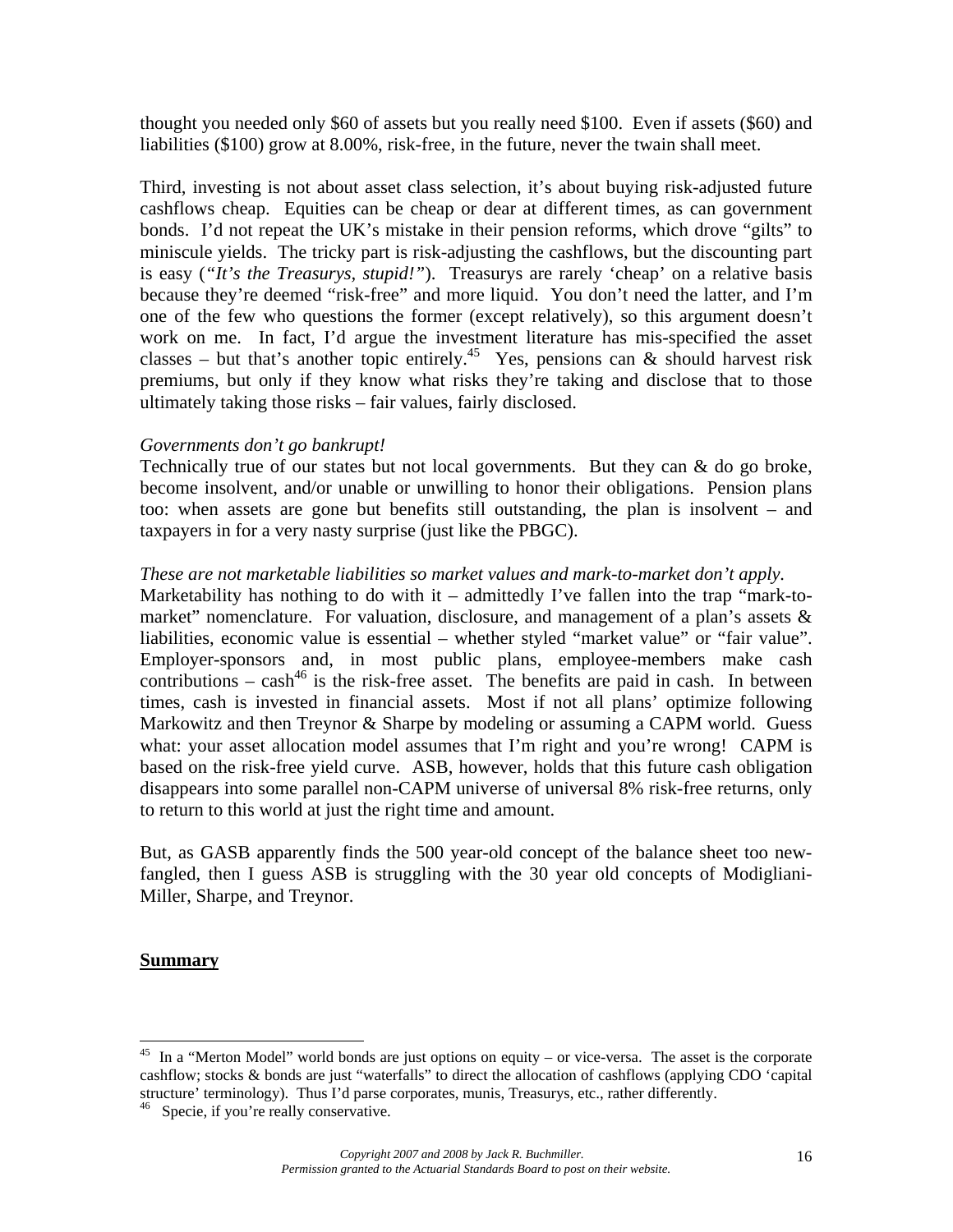While ERISA does not apply to public sector pension plans, its 1974 enactment dramatically changed the direction and evolution of "best practices" and what are "generally accepted" practices for all defined benefit plans in the United States, public and private. In the 33 years since ERISA the S&P 500 index has produced a  $+5,652\%$ total return yet, somehow, DB plans in the USA – including ERISA/corporate plans -- are under-funded by roughly \$2 trillion, of which \$1.4 trillion is in the public sector.<sup>47</sup> Under current ASB and GASB standards we can make only educated guesses, based on misleading AAL disclosures, as to the actual funded status. As a matter of public policy this is entirely unacceptable.

'What gets mismeasured gets mismanaged' and as ASB- and GASB-compliant CAFRs are the primary disclosure to trustees of public pensions, and to their sponsors, promulgation and acceptance of materially misleading disclosure standards makes GASB partially responsible for this \$1.4 trillion shortfall. Pension regulatory and accounting standards elsewhere in the world have recognized these realities. It is time for American accountants and actuaries to face, and to report, the truth about public pension funds' financial condition.

Although copyrighted, you have my permission to post these, my signed comments, in their entirety to your website, as per your "Request for Comments" dated March 27, 2008. I am willing to make my spreadsheets available for posting as well, within any limitations imposed by my data sources.

Sincerely yours,

JRB [signed]

Jack R. Buchmiller Stamford, CT

Email: jbuchmiller@gmail.com

<sup>47</sup> 47 'Roughly' as GASB, FASB, and ASB conceal the true numbers from us. In its fiscal year 9/30/06 annual report the Pension Benefit Guaranty Corporation (PBGC), insurer for nearly all private sector DB plans, reports underfunding of its insured single- and multi-employer plans at \$500 billion. This is down from \$600 billion in FY-05, a date closer to public plans'  $-$  \$1.4 + 0.6 = \$2 trillion. The public sector's \$1.4 trillion deficit has been separately  $\&$  independently estimated by this writer and by Thomas J. Healey of the Kennedy School of Government at Harvard University. Morgan Stanley estimated it slightly higher at \$1.5 trillion, this writer's upper estimate.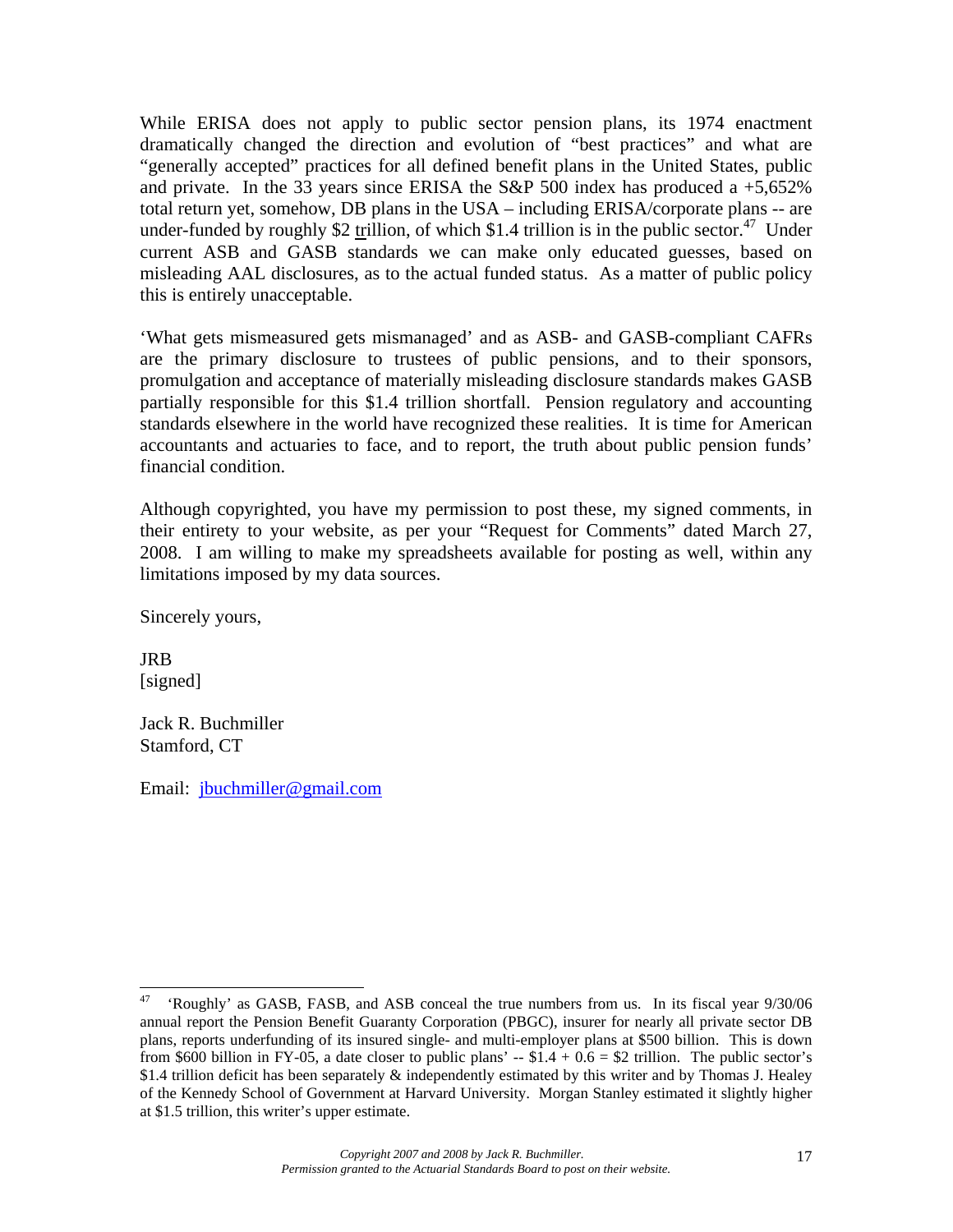<sup>i</sup> The as-of dates of the CAFRs in each survey are as follows:

|                                         | 2.0            | 3.2            |                       |
|-----------------------------------------|----------------|----------------|-----------------------|
| <b>Date Range</b> (first - last, #days) | 731            | 1,187          |                       |
| <b>Total Plans</b>                      | 102            | 227            |                       |
| <b>Statement Date</b>                   | # Plans        | # Plans        | <b>Statement Date</b> |
| $30$ -Jun- $05$                         | 74             | 67             | 6/30/2003             |
| $31$ -Dec-05                            | 14             | 25             | 6/30/2002             |
| 30-Jun-04                               | $\overline{4}$ | 20             | 12/31/2002            |
| $30-Sep-05$                             | 3              | 17             | 7/1/2002              |
| $31-Aug-05$                             | $\overline{2}$ | 13             | 1/1/2003              |
| 31-Dec-04                               | $\overline{2}$ | 13             | 7/1/2003              |
| 31-Mar-05                               | 1              | 12             | 9/30/2002             |
| $30-Sep-04$                             | 1              | 11             | 6/30/2001             |
| 31-Dec-03                               | $\mathbf 1$    | 10             | 12/31/2003            |
|                                         |                | 9              | 1/1/2004              |
|                                         |                | 7              | 10/1/2003             |
|                                         |                | 5              | 12/31/2001            |
|                                         |                | 4              | 7/1/2001              |
|                                         |                | 4              | 1/1/2002              |
|                                         |                | 3              | 10/1/2000             |
|                                         |                | 3              | 8/31/2003             |
|                                         |                | $\overline{c}$ | 9/30/2001             |
|                                         |                | $\overline{2}$ | 4/1/2003              |

 $\mu$ <sup>ii</sup> Data from Dr. Love's presentation to NJ Investment Council on 3/15/07. The two right-most columns and the date column are mine.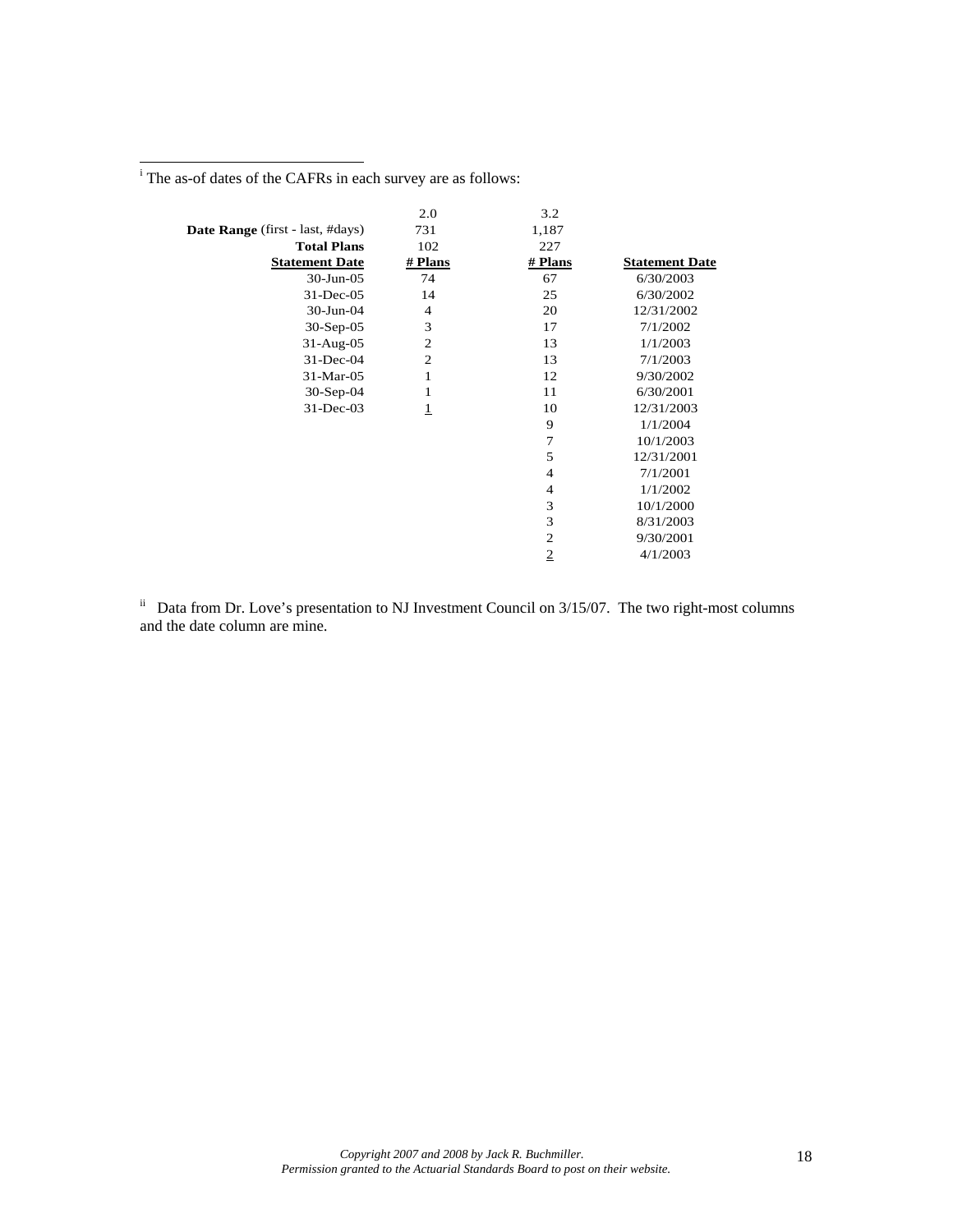#### **Liability structure: NJIC from Dr. D. A. Love, dtd 3/15/07**

-

| <b>Present Value at or using:</b>    |              |                    |                      |                   |
|--------------------------------------|--------------|--------------------|----------------------|-------------------|
| <b>Treasury zero-coupon curve</b>    | (see column) | $(\$130,820,569)$  |                      |                   |
| 30-Year Treasury %                   | 4.763%       | $(\$128,029,397)$  | Bloomberg curve #111 |                   |
| <b>Actuarial Interest Rate (AIR)</b> | 8.50%        | $(\$81,471,859)$   | Avg zero%            |                   |
| <b>Sum of NJID Pension Payments</b>  |              | ( \$271, 813, 071) | 4.726%               | $(\$130,820,569)$ |
| 0.0                                  | 9/30/2006    |                    | Zero-curve%          |                   |
| 0.5                                  | 3/31/2007    | $(\$2,380,504)$    | 5.074%               | $(\$2,322,311)$   |
| 1.5                                  | 3/31/2008    | $(\$5,963,049)$    | 4.813%               | $(\$5,557,067)$   |
| 2.5                                  | 3/31/2009    | $(\$6,328,742)$    | 4.641%               | $(\$5,650,145)$   |
| 3.5                                  | 3/31/2010    | $(\$6,682,031)$    | 4.595%               | $(\$5,709,772)$   |
| 4.5                                  | 3/31/2011    | $(\$7,025,997)$    | 4.579%               | $(\$5,744,036)$   |
| 5.5                                  | 3/31/2012    | $(\$7,359,906)$    | 4.573%               | $(\$5,755,377)$   |
| 6.5                                  | 3/31/2013    | $(\$7,679,228)$    | 4.596%               | $(\$5,734,157)$   |
| $7.5\,$                              | 3/31/2014    | $(\$7,979,905)$    | 4.617%               | $(\$5,688,196)$   |
| 8.5                                  | 3/31/2015    | $(\$8,258,578)$    | 4.628%               | $(\$5,622,229)$   |
| 9.5                                  | 3/31/2016    | $(\$8,507,693)$    | 4.634%               | $(\$5,532,481)$   |
| 10.5                                 | 3/31/2017    | $(\$8,724,007)$    | 4.619%               | $(\$5,430,229)$   |
| 11.5                                 | 3/31/2018    | $(\$8,906,133)$    | 4.749%               | $(\$5,223,719)$   |
| 12.5                                 | 3/31/2019    | $(\$9,058,650)$    | 4.806%               | $(\$5,037,630)$   |
| 13.5                                 | 3/31/2020    | $(\$9,188,907)$    | 4.856%               | $(\$4,844,312)$   |
| 14.5                                 | 3/31/2021    | $(\$9,295,922)$    | 4.898%               | $(\$4,647,271)$   |
| 15.5                                 | 3/31/2022    | $(\$9,370,026)$    | 4.914%               | $(\$4,454,674)$   |
| 16.5                                 | 3/31/2023    | $(\$9,411,316)$    | 4.916%               | $(\$4,263,390)$   |
| 17.5                                 | 3/31/2024    | $(\$9,424,567)$    | 4.916%               | $(\$4,069,612)$   |
| 18.5                                 | 3/31/2025    | $(\$9,409,086)$    | 4.912%               | $(\$3,875,432)$   |
| 19.5                                 | 3/31/2026    | $(\$9,364,359)$    | 4.905%               | $(\$3,681,091)$   |
| 20.5                                 | 3/31/2027    | $(\$9,290,286)$    | 4.894%               | $(\$3,488,653)$   |
| 21.5                                 | 3/31/2028    | $(\$9,185,786)$    | 4.881%               | $(\$3,297,390)$   |
| 22.5                                 | 3/31/2029    | $(\$9,051,105)$    | 4.865%               | $(\$3,108,169)$   |
| 23.5                                 | 3/31/2030    | $(\$8,887,487)$    | 4.848%               | $(\$2,921,433)$   |
| 24.5                                 | 3/31/2031    | $(\$8,696,511)$    | 4.830%               | $(\$2,738,093)$   |
| 25.5                                 | 3/31/2032    | $(\$8,480,203)$    | 4.811%               | $(\$2,558,707)$   |
| 26.5                                 | 3/31/2033    | $(\$8,241,086)$    | 4.791%               | $(\$2,384,629)$   |
| 27.5                                 | 3/31/2034    | $(\$7,981,009)$    | 4.770%               | $(\$2,216,090)$   |
| 28.5                                 | 3/31/2035    | $(\$7,702,454)$    | 4.748%               | $(\$2,053,577)$   |
| 29.5                                 | 3/31/2036    | $(*4,367,974)$     | 4.726%               | (\$1,118,750)     |
| 30.5                                 | 3/31/2037    | $(\$2,646,640)$    | 4.702%               | $(\$651,674)$     |
| 31.5                                 | 3/31/2038    | $(\$2,696,392)$    | 4.679%               | $(\$638,625)$     |
| 32.5                                 | 3/31/2039    | $(\$2,696,392)$    | 4.655%               | $(\$614,664)$     |
| 33.5                                 | 3/31/2040    | $(\$2,696,392)$    | 4.631%               | $(\$591,856)$     |
| 34.5                                 | 3/31/2041    | (\$2,696,392)      | 4.606%               | $(\$570,289)$     |
| 35.5                                 | 3/31/2042    | $(\$2,696,392)$    | 4.581%               | $(\$549,787)$     |
| 36.5                                 | 3/31/2043    | $(\$2,696,392)$    | 4.556%               | $(\$530,330)$     |
| 37.5                                 | 3/31/2044    | (\$2,696,392)      | 4.531%               | $(\$511,753)$     |
| 38.5                                 | 3/31/2045    | (\$2,696,392)      | 4.506%               | $(\$494,154)$     |
| 39.5                                 | 3/31/2046    | (\$2,696,392)      | 4.481%               | $(\$477,391)$     |
| 40.5                                 | 3/31/2047    | $(\$2,696,392)$    | 4.455%               | $(\$461,422)$     |
|                                      |              |                    |                      |                   |

iii Benefit payments, return assumption, and asset values from Dr. Love's PowerPoint. Calculations – two right-most columns -- by the author. Periods are Love's, dates are mine.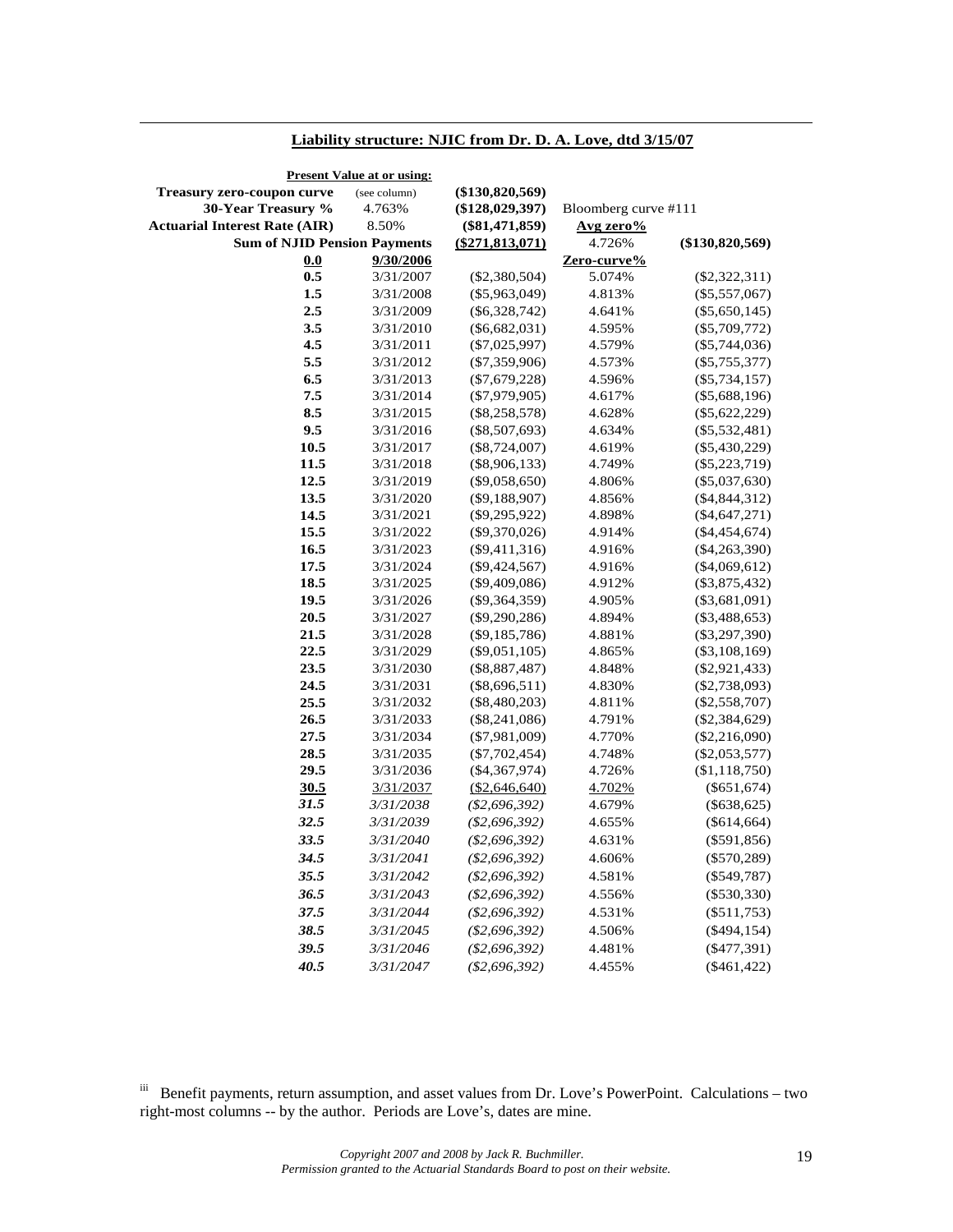-

**NJID Plan assets** \$74,490,000 **Return assumption** AIR **Yield** 8.50%

|            | <b>Sums</b>      | $(\$271,813,071)$     | \$119,499,078            | $(\$77,823,993)$     |
|------------|------------------|-----------------------|--------------------------|----------------------|
| <u>0.0</u> | 9/30/2006        | <b>Benefit Pay'ts</b> | <b>Investment Income</b> | <b>Asset Balance</b> |
| 0.5        | 3/31/2007        | $(\$2,380,504)$       | \$6,331,650              | \$78,441,146         |
| 1.5        | 3/31/2008        | $(\$5,963,049)$       | \$6,667,497              | \$79,145,594         |
| 2.5        | 3/31/2009        | $(\$6,328,742)$       | \$6,727,376              | \$79,544,228         |
| 3.5        | 3/31/2010        | $(\$6,682,031)$       | \$6,761,259              | \$79,623,456         |
| 4.5        | 3/31/2011        | $(\$7,025,997)$       | \$6,767,994              | \$79,365,453         |
| 5.5        | 3/31/2012        | $(\$7,359,906)$       | \$6,746,064              | \$78,751,611         |
| 6.5        | 3/31/2013        | $(\$7,679,228)$       | \$6,693,887              | \$77,766,270         |
| 7.5        | 3/31/2014        | $(\$7,979,905)$       | \$6,610,133              | \$76,396,497         |
| 8.5        | 3/31/2015        | $(\$8,258,578)$       | \$6,493,702              | \$74,631,622         |
| 9.5        | 3/31/2016        | $(\$8,507,693)$       | \$6,343,688              | \$72,467,617         |
| 10.5       | 3/31/2017        | $(\$8,724,007)$       | \$6,159,747              | \$69,903,357         |
| 11.5       | 3/31/2018        | $(\$8,906,133)$       | \$5,941,785              | \$66,939,009         |
| 12.5       | 3/31/2019        | $(\$9,058,650)$       | \$5,689,816              | \$63,570,175         |
| 13.5       | 3/31/2020        | $(\$9,188,907)$       | \$5,403,465              | \$59,784,733         |
| 14.5       | 3/31/2021        | $(\$9,295,922)$       | \$5,081,702              | \$55,570,513         |
| 15.5       | 3/31/2022        | $(\$9,370,026)$       | \$4,723,494              | \$50,923,981         |
| 16.5       | 3/31/2023        | $(\$9,411,316)$       | \$4,328,538              | \$45,841,203         |
| 17.5       | 3/31/2024        | $(\$9,424,567)$       | \$3,896,502              | \$40,313,139         |
| 18.5       | 3/31/2025        | $(\$9,409,086)$       | \$3,426,617              | \$34,330,669         |
| 19.5       | 3/31/2026        | $(\$9,364,359)$       | \$2,918,107              | \$27,884,417         |
| 20.5       | 3/31/2027        | $(\$9,290,286)$       | \$2,370,175              | \$20,964,307         |
| 21.5       | 3/31/2028        | $(\$9,185,786)$       | \$1,781,966              | \$13,560,487         |
| 22.5       | 3/31/2029        | $(\$9,051,105)$       | \$1,152,641              | \$5,662,023          |
| 23.5       | 3/31/2030        | $(\$8,887,487)$       | \$481,272                | $(\$2,744,192)$      |
| 24.5       | 3/31/2031        | $(\$8,696,511)$       | \$0                      | (\$11,440,703)       |
| 25.5       | 3/31/2032        | $(\$8,480,203)$       | \$0                      | (\$19,920,906)       |
| 26.5       | 3/31/2033        | $(\$8,241,086)$       | \$0                      | $(\$28,161,992)$     |
| 27.5       | 3/31/2034        | $(\$7,981,009)$       | \$0                      | $(\$36,143,001)$     |
| 28.5       | 3/31/2035        | $(\$7,702,454)$       | \$0                      | $(\$43,845,455)$     |
| 29.5       | 3/31/2036        | $(\$4,367,974)$       | \$0                      | $(\$48,213,429)$     |
| 30.5       | 3/31/2037        | (\$2,646,640)         | <u>\$0</u>               | $($ \$50,860,069)    |
| 31.5       | 3/31/2038        | $(\$2,696,392)$       | \$0                      | $(\$53,556,461)$     |
| 32.5       | 3/31/2039        | $(\$2,696,392)$       | \$0                      | $(\$56, 252, 854)$   |
| 33.5       | 3/31/2040        | (\$2,696,392)         | \$0                      | $(*58,949,246)$      |
| 34.5       | 3/31/2041        | (\$2,696,392)         | \$0                      | $(\$61,645,639)$     |
| 35.5       | <i>3/31/2042</i> | $(\$2,696,392)$       | \$0                      | ( \$64, 342, 031)    |
| 36.5       | 3/31/2043        | $(\$2,696,392)$       | \$0                      | $(\$67,038,423)$     |
| 37.5       | 3/31/2044        | $(\$2,696,392)$       | \$0                      | $(\$69,734,816)$     |
| 38.5       | 3/31/2045        | $(\$2,696,392)$       | \$0                      | $(\$72,431,208)$     |
| 39.5       | 3/31/2046        | (\$2,696,392)         | \$0                      | $(\$75, 127, 601)$   |
| 40.5       | 3/31/2047        | $(\$2,696,392)$       | \$0                      | $(\$77,823,993)$     |

iv Bloomberg Professional's PRTS function-derive portfolio yields for NJID applied to Dr. Love's cashflows for NJID. (Columns, as before.)